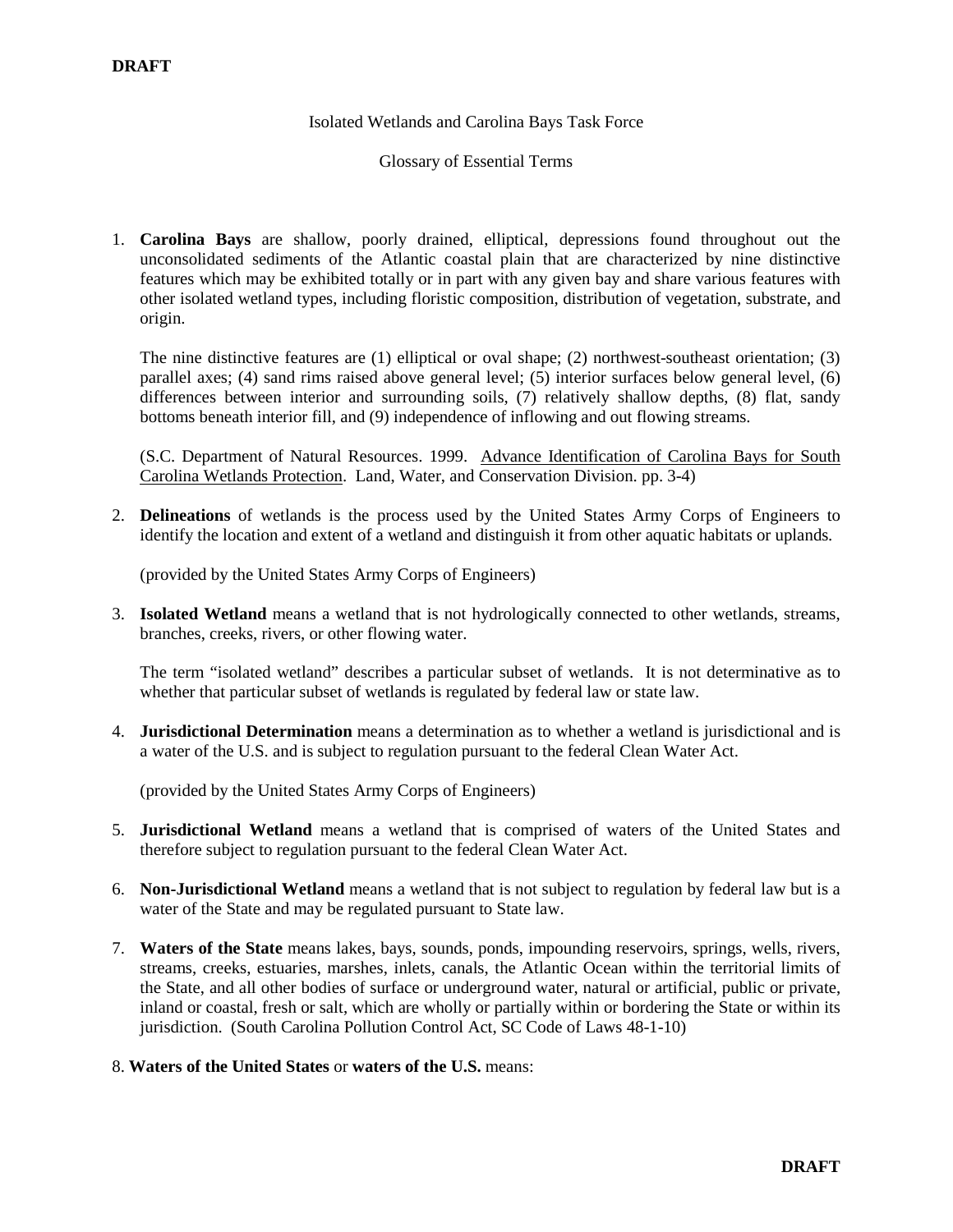- a. all waters which are currently used, were used in the past, or may be susceptible to use in interstate or foreign commerce, including all waters which are subject to the ebb and flow of the tide;
- b. all interstate waters, including interstate wetlands;
- c. all other waters such as intrastate lakes, rivers, streams (including intermittent streams), mudflats, sand flats, wetlands, sloughs, prairie potholes, wet meadows, playa lakes, or natural ponds the use, degradation, or destruction of which would affect or could affect interstate or foreign commerce including any such waters: (i) Which are or could be used by interstate or foreign travelers for recreational or other purposes; (ii) from which fish or shellfish are or could be taken and sold in interstate or foreign commerce; or (iii) Which are used or could be used for industrial purposes by industries in interstate commerce;
- d. all impoundments of waters otherwise defined as waters of the United States under this definition;
- e. tributaries of waters identified in paragraphs (a) through (d) of this definition;
- f. the territorial sea; and
- g. wetlands adjacent to waters (other than waters which are themselves wetlands) identified in paragraphs (a) through (f) of this definition; waste treatment systems, including treatment ponds or lagoons designed to meet the requirements of the Clean Water Act (other than cooling ponds as defined in 40 CFR 423.11(m) which also meet the criteria of this definition) are not waters of the United States.

Waters of the United States do not include prior converted cropland. Notwithstanding the determination of an area's status as prior converted cropland by any other federal agency, for the purposes of the Clean Water Act, the final authority regarding Clean Water Act jurisdiction remains with the EPA.  $(40 \text{ CFR } 230.3(s))$ 

9. **Wetlands** means those areas that are inundated or saturated by surface or groundwater at a frequency and duration sufficient to support, and that under normal circumstances do support, a prevalence of vegetation typically adapted for life in saturated soil conditions. Wetlands generally include swamps, marshes, bogs, and similar areas. (R. 61-9.122.2(b))

To fulfill its obligation to compile a glossary of standard terms and definitions used when describing Carolina Bays and isolated wetlands, all relevant definitions contained in S.C Code Ann. Reg. 61-9, 61- 68, 61-101, and the South Carolina Pollution Control Act, 48-1-10, et. seq. S.C. Code of Laws, 1976, not already included in this glossary, are hereby incorporated by reference.

A complete copy of the definitions contained in S.C Code Ann. Reg. 61-9, 61-68, 61-101, and the South Carolina Pollution Control Act, 48-1-10, et. seq. S.C. Code of Laws, 1976, is attached for reference.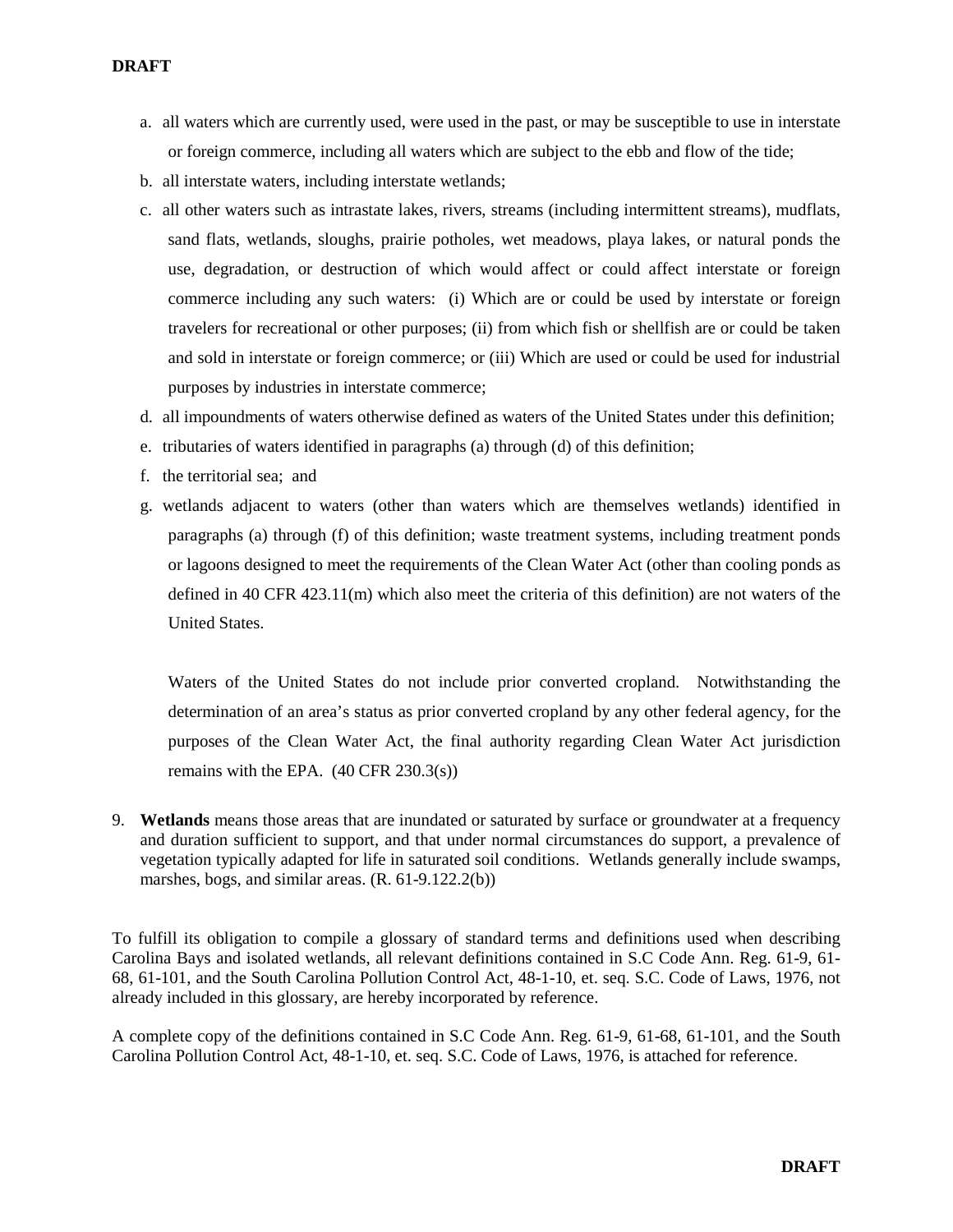### CHAPTER 61.

# DEPARTMENT OF HEALTH AND ENVIRONMENTAL CONTROL 61-9. WATER POLLUTION CONTROL PERMITS PART A. DEFINITIONS AND GENERAL PROGRAM REQUIREMENTS 122.2. Definitions.

(a) The following definitions apply to this regulation, R.61-9.124, R.61-9.125, R.61-9.129, R.61-9.133, and R.61-9.403. Terms not defined in this section have the meaning given by the Clean Water Act (CWA) or the Pollution Control Act (PCA).

(b) Definitions:

"Administrator" means the Administrator of the Environmental Protection Agency or any employee of the Agency to whom the Administrator may by order delegate the authority to carry out his functions under section 307(a) of the CWA, or any person who shall by operation of law be authorized to carry out such functions.

Note: "Animal feeding operation" is defined at section 122.23.

"Applicable standards and limitations" means all State, interstate, and federal standards and limitations to which a discharge, a sewage sludge use or disposal practice, or a related activity is subject under the CWA, including effluent limitations, water quality standards, standards of performance, toxic effluent standards or prohibitions, best management practices, pretreatment standards, and standards for sewage sludge use or disposal under section 301, 302, 303, 304, 306, 307, 308, 403 or 405 of CWA.

"Applicant" means a person applying to the Department for a State or NPDES permit to discharge wastes into the waters of the State or to operate a treatment works.

"Application" means the uniform NPDES application form, including subsequent additions, revisions, or modifications thereof promulgated by the Administrator of EPA, and adopted for use by the Board or a State permit application form.

Note: "Aquaculture project" is defined at section 122.25.

"Average monthly discharge limitation" means the highest allowable average of daily discharges over a calendar month, calculated as the sum of all daily discharges measured during a calendar month divided by the number of daily discharges measured during that month.

"Average weekly discharge limitation" means the highest allowable average of daily discharges over a calendar week, calculated as the sum of all daily discharges measured during a calendar week divided by the number of daily discharges measured during that week.

"Best management practices" (BMP) means schedules of activities, prohibitions of practices, maintenance procedures, and other management practices to prevent or reduce the pollution of waters of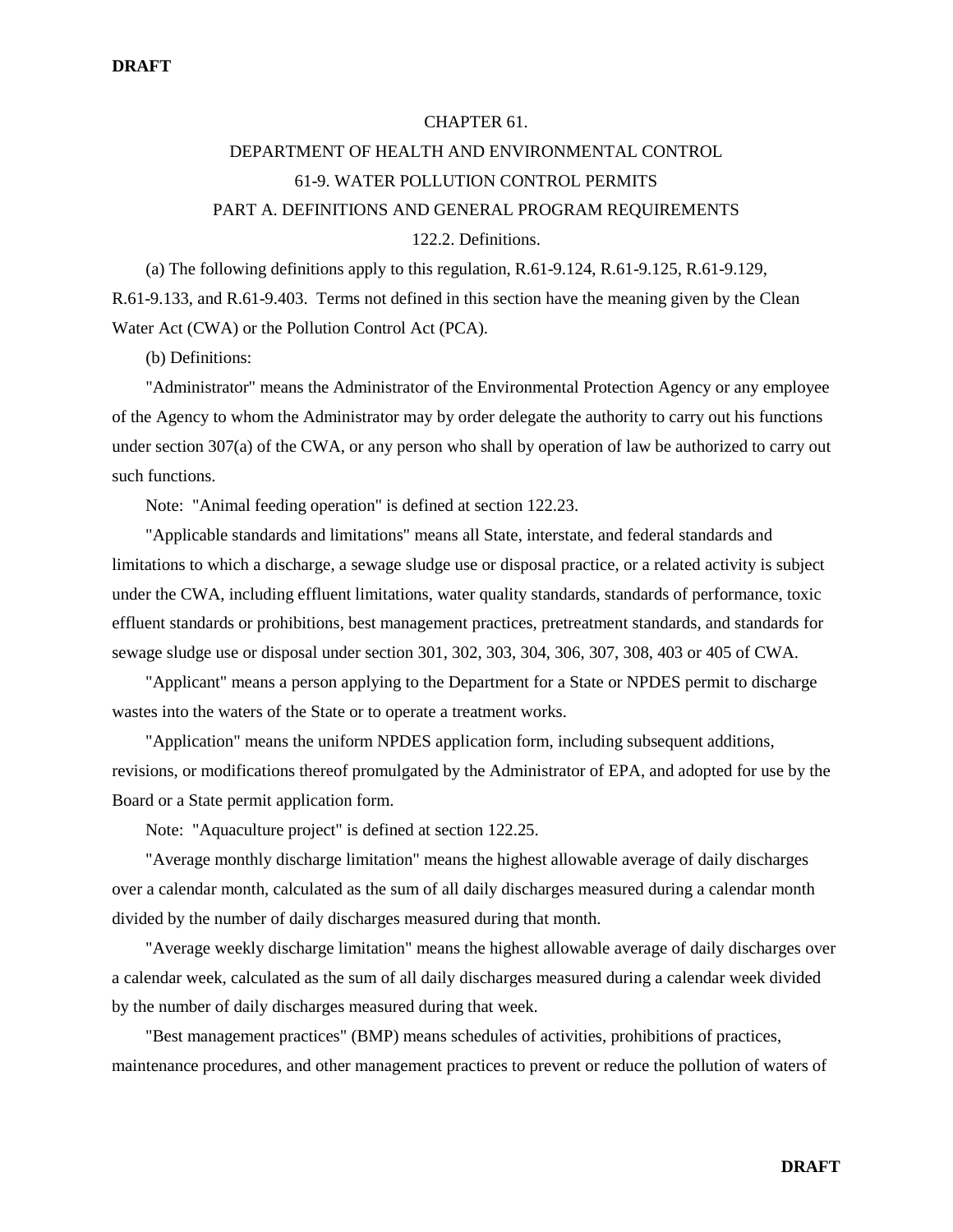the State. BMPs also include treatment requirements, operating procedures and practices to control plant site runoff, spillage or leaks, sludge or waste disposal, or drainage from raw material storage.

"BMP" means best management practices.

"Board" means the Board of Health and Environmental Control for the State of South Carolina and shall be inclusive of any agent designated by the Board to perform any function.

Note: "Bypass" is defined at section 122.41(m).

"CFR" means the Code of Federal Regulations, as amended.

"Class I sludge management facility" means any POTW identified under R.61-9.403.8(a), as being required to have an approved pretreatment program and any other treatment works treating domestic sewage classified as a Class I sludge management facility by the Regional Administrator in conjunction with the Department because of the potential for its sludge use or disposal practices to adversely affect public health and the environment.

"Code" means the South Carolina Code of 1976, as amended.

"Commissioner" means the Commissioner of the S.C. Department of Health and Environmental Control, or his designated representative.

Note: "Concentrated animal feeding operation" is defined at section 122.23.

Note: "Concentrated aquatic animal feeding operation" is defined at section 122.24.

"Contiguous zone" means the entire zone established by the United States under Article 24 of the Convention on the Territorial Sea and the Contiguous Zone.

"Continuous discharge" means a discharge which occurs without interruption throughout the operating hours of the facility, except for infrequent shutdowns for maintenance, process changes, or other similar activities.

"CWA" means the Clean Water Act (formerly referred to as the Federal Water Pollution Control Act or Federal Water Pollution Control Act Amendments of 1972) Pub. L. 92-500, as amended by Pub. L. 95-217, Pub. L. 95-576, Pub. L. 96-483, and Pub. L. 97-117, 33 U.S.C. 1251 et seq. Specific references to sections within the CWA will be according to Pub. L. 92-500 notation.

"CWA and regulations" means the Clean Water Act (CWA) and applicable regulations promulgated thereunder and includes State NPDES program requirements.

"Daily discharge" means the discharge of a pollutant measured during a calendar day or any 24-hour period that reasonably represents the calendar day for purposes of sampling. For pollutants with limitations expressed in units of mass, the daily discharge is calculated as the total mass of the pollutant discharged over the day. For pollutants with limitations expressed in other units of measurement, the daily discharge is calculated as the average measurement of the pollutant over the day.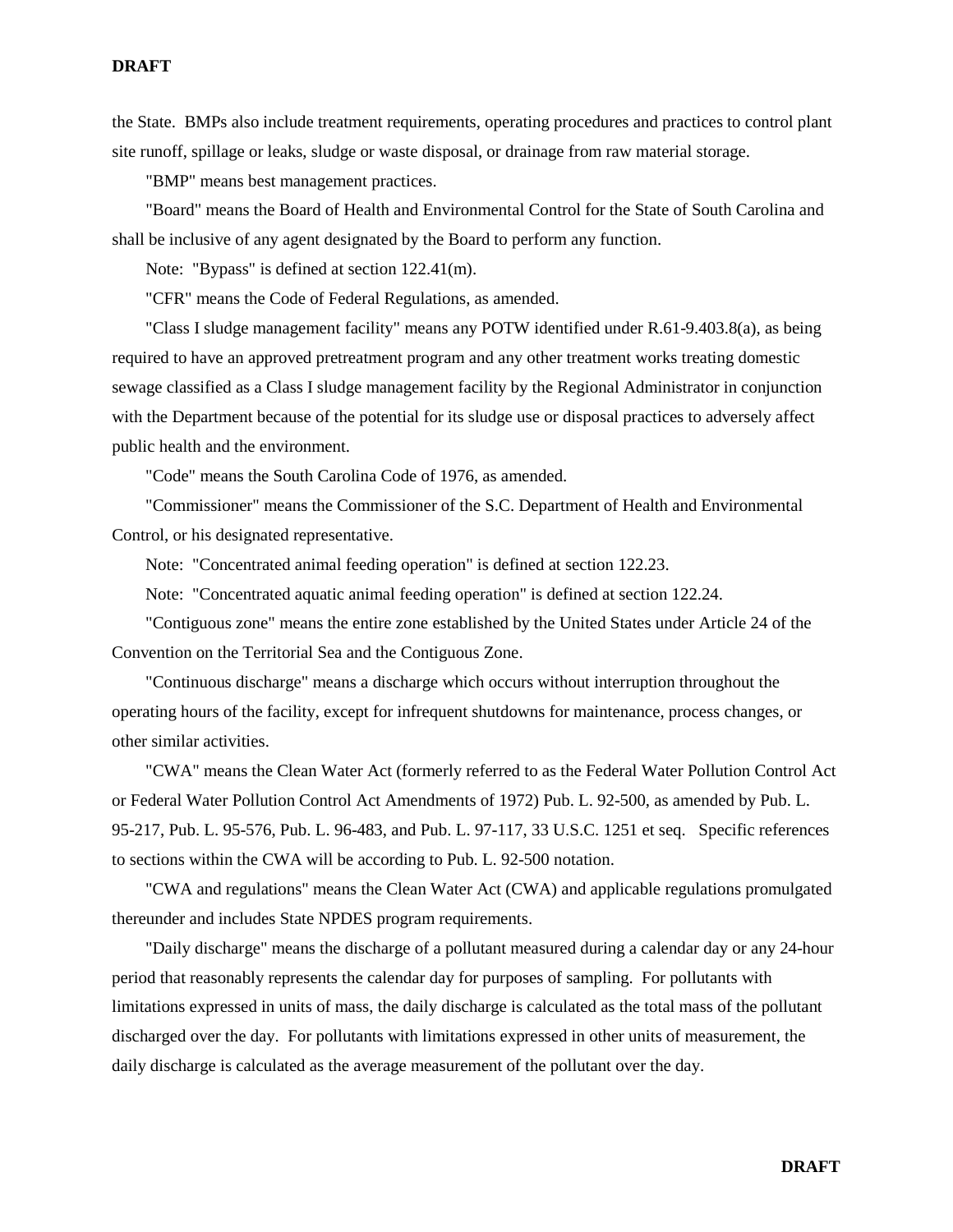"Department" means the S.C. Department of Health and Environmental Control and shall also be inclusive of those persons within the Department authorized by the Board to administer the NPDES program or take any action in behalf of the Board.

"Direct discharge" means the discharge of a pollutant.

"Discharge" means any discharge or discharge of any sewage, industrial wastes or other wastes into any of the waters of the State, whether treated or not.

"Discharge of a pollutant"

(1) means:

(i) Any addition of any pollutant or combination of pollutants to waters of the State from any point source, or

(ii) Any addition of any pollutant or combination of pollutants to the waters of the contiguous zone or the ocean from any point source other than a vessel or other floating craft which is being used as a means of transportation.

(2) includes additions of pollutants into waters of the State from: surface runoff which is collected or channelled by man; discharges through pipes, sewers, or other conveyances owned by a State, municipality, or other person which do not lead to a treatment works; and discharges through pipes, sewers, or other conveyances, leading into privately owned treatment works. This term does not include an addition of pollutants by any indirect discharger.

"Discharge Monitoring Report" (DMR) means the EPA uniform national form, including any subsequent additions, revisions, or modifications for the reporting of self-monitoring results by permittees, and modified to substitute the State Agency name, address, logo, and other similar information, as appropriate, in place of EPA's.

"Discharger" means any person who discharges any treated or untreated sewage, industrial wastes, or other wastes into any of the waters of the State.

"DMR" means Discharge Monitoring Report.

"Draft Permit" means a document prepared by the staff of the Department, in accordance with R.61-9.124.6, prior to public notice of an application for a permit by a discharger. This document indicates the Department's tentative decision to issue or deny, modify, revoke and reissue, terminate, or reissue a permit to discharge. It contains proposed effluent standards and limitations, proposed compliance schedules and other proposed conditions or restrictions deemed necessary by the Department for a discharge. A notice of intent to terminate a permit, and a notice of intent to deny a permit, as discussed in R.61-9.124.5, are types of draft permits. A denial of a request for modification, revocation and reissuance, or termination, as discussed in R.61-9.124.5, is not a draft permit. A "proposed permit" is not a draft permit.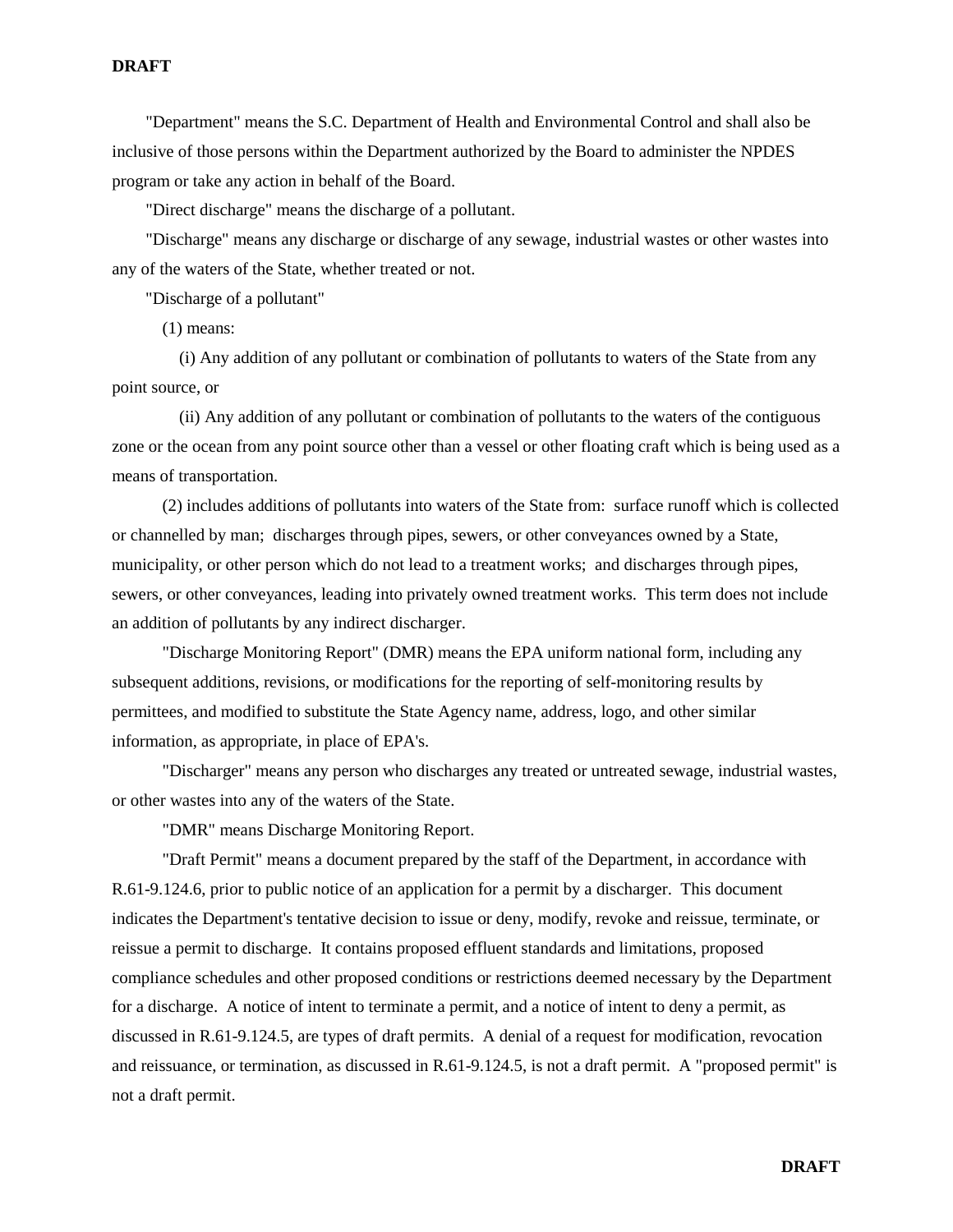"Effluent limitation" means any restriction imposed by the Department on quantities, discharge rates, and concentrations of pollutants which are discharged from point sources into waters of the State, the waters of the contiguous zone, or the ocean.

"Effluent limitations guidelines" means: A regulation published by the Administrator under section 304(b) of CWA to adopt or revise effluent limitations.

"Effluent standards and limitations" means restrictions or prohibitions of chemical, physical, biological, and other constituents which are discharged from point sources into State waters, including but not limited to, effluent limitations, standards of performance, toxic effluent standards and prohibitions, pretreatment standards and schedules of compliance.

"Environmental Protection Agency" (EPA) means the United States Environmental Protection Agency.

"EPA" means the United States Environmental Protection Agency.

"Facility or activity" means any NPDES point source or any other facility or activity (including land or appurtenances thereto) that is subject to regulation under the NPDES program.

"Fact sheet" means a description of a discharge available to the public prepared by the Department staff pursuant to the guidelines, which includes, but is not limited to, information on the location of the discharge, rate of frequency of the discharge, components of the discharge, proposed requirements of the Department regarding the discharge, the location and identification of uses of the receiving waters, water quality standards and procedures for formulation of final requirements on the discharge by the Department.

"Federal Act" means the Federal Water Pollution Control Act (CWA), as amended.

"General permit" means an NPDES permit issued under section 122.28 authorizing a category of discharges or activities under the PCA and CWA within a geographical area.

"Hazardous substance" means any substance designated under 40 CFR Part 116 pursuant to section 311 of CWA.

"Indian country" means:

(1) All land within the limits of any Indian reservation under the jurisdiction of the United States Government, notwithstanding the issuance of any patent, and, including rights-of-way running through the reservation;

(2) All dependent Indian communities within the borders of the United States whether within the originally or subsequently acquired territory thereof, and whether within or without the limits of a state; and

(3) All Indian allotments, the Indian titles to which have not been extinguished, including rights-of-way running through the same.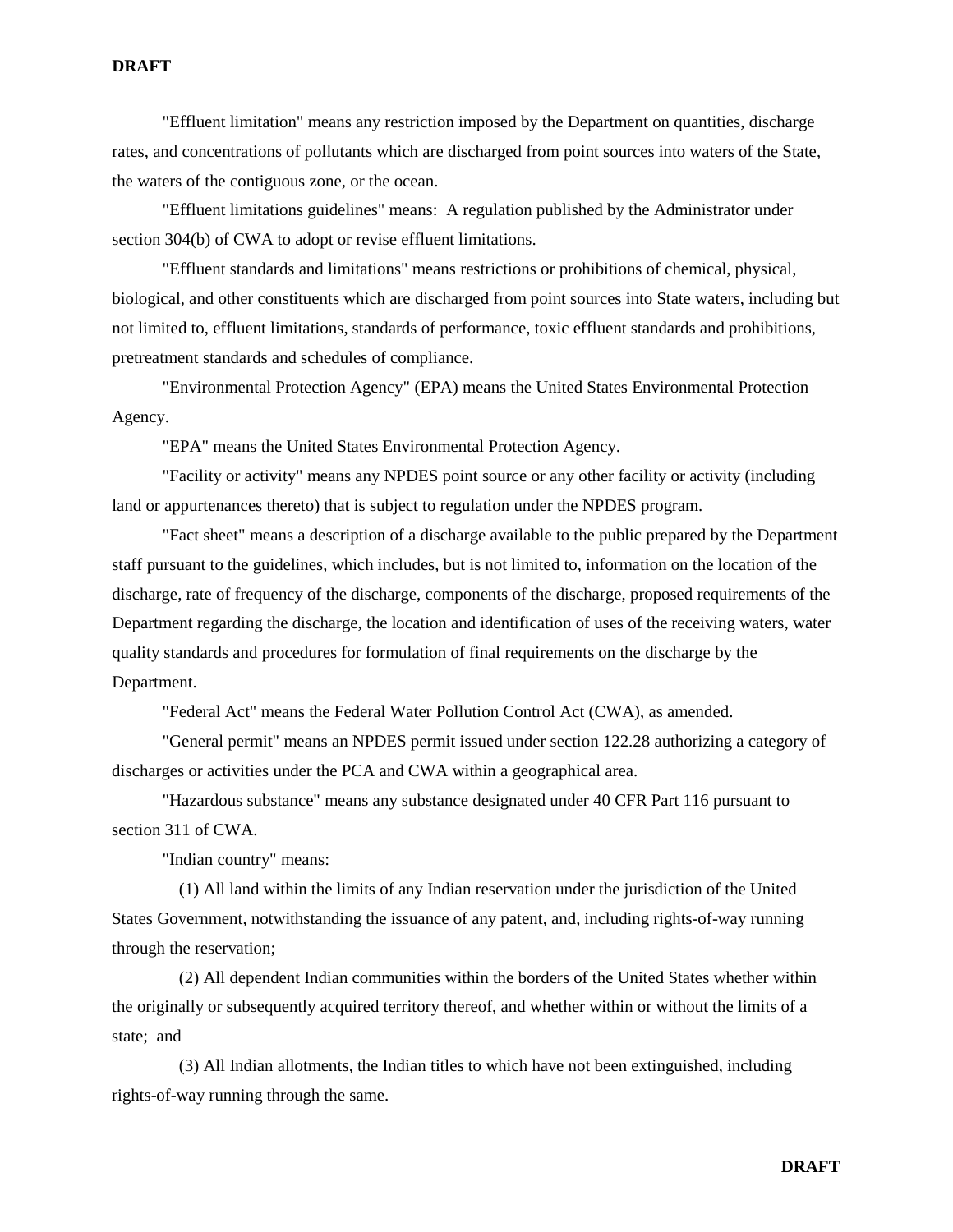"Indirect discharger" means a non-domestic discharge introducing pollutants to a publicly owned treatment works.

"Industry" means a private person, corporation, firm, plant or establishment which discharges sewage, industrial wastes or other wastes into the waters of the State.

"Interstate agency" means an agency of two or more States established by or under an agreement or compact approved by the Congress, or any other agency of two or more States having substantial powers or duties pertaining to the control of pollution as determined and approved by the Administrator under the CWA and regulations.

"Mailing list" means a list of persons requesting notification and information on public hearings, permits and other NPDES forms.

"Major Facility" means any NPDES facility or activity classified as such by the Regional Administrator in conjunction with the Department.

"Management agency" means an area-wide waste treatment management agency designated by the governor pursuant to Section 208(a) of the Federal Act.

"Maximum daily discharge limitation" means the highest allowable daily discharge.

"Minor discharge" means a discharge of wastewater which has a total volume of less than 50,000 gallons on every day of the year, does not closely affect the waters of another state and is not identified by the Department, the Regional Administrator or by the Administrator of EPA in regulations issued by him pursuant to Section 307(a) of the Federal Act, as a discharge which is not a minor discharge, except that in the case of a discharge of less than 50,000 gallons on any day of the year which represents 1 or 2 or more discharges from a single person which in total exceeds 50,000 gallons on any day of the year, then no discharge from the facility is a minor discharge.

Note: "Municipal separate storm sewer system" is defined at sections 122.26 (b).

"Municipality" means a city, town, borough, county, parish, district, association, or other public body created by or under State law and having jurisdiction over disposal of sewage, industrial wastes, or other wastes, or an Indian tribe or an authorized Indian tribal organization, or a designated and approved management agency under section 208 of CWA.

"National Pollutant Discharge Elimination System" means the national program for issuing, modifying, revoking and reissuing, terminating, monitoring and enforcing permits, and imposing and enforcing pretreatment requirements, under sections 307, 402, 318, and 405 of CWA.

"New discharger"

(1) means any building, structure, facility, or installation:

(i) From which there is or may be a discharge of pollutants.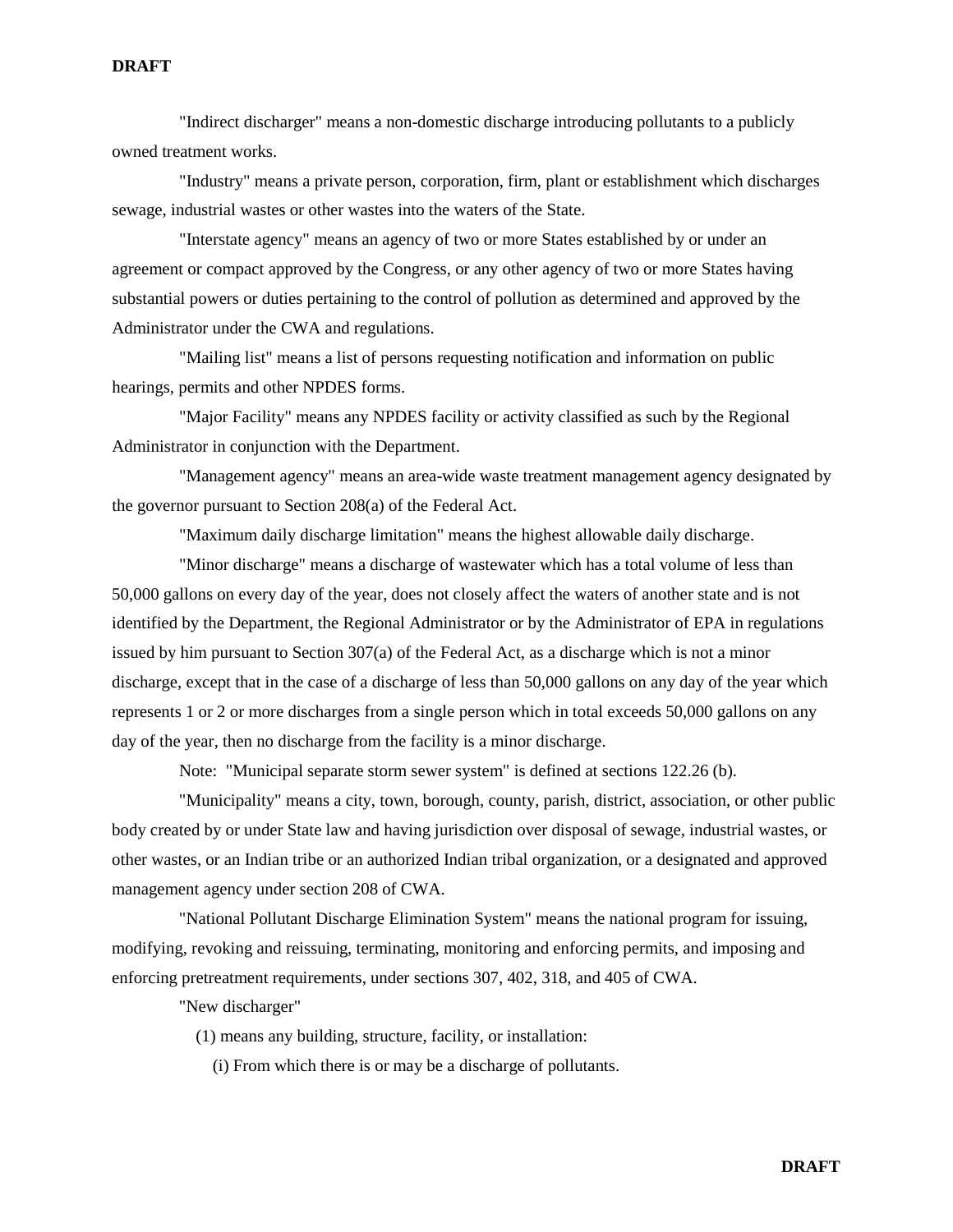(ii) That did not commence the discharge of pollutants at a particular site prior to August

13, 1979;

- (iii) Which is not a new source, and
- (iv) Which has never received a finally effective NPDES permit for discharges at that site.

(2) includes an indirect discharger which commences discharging into waters of the State after August 13, 1979. It also includes any existing mobile point source (other than an offshore or coastal oil and gas exploratory drilling rig or a coastal oil and gas developmental drilling rig) such as a seafood processing rig, seafood processing vessel, or aggregate plant, that begins discharging at a site for which it does not have a permit; and any offshore or coastal mobile oil and gas exploratory drilling rig or coastal mobile oil and gas developmental drilling rig that commences the discharge of pollutants after August 13, 1979, at a site under Department's permitting jurisdiction for which it is not covered by an individual or general permit and which is located in an area determined by the Department in the issuance of a final permit to be an area of biological concern. In determining whether an area is an area of biological concern, the Department shall consider the factors specified in section  $122(a)(1)$  through (10). An offshore or coastal mobile exploratory drilling rig or coastal mobile developmental drilling rig will be considered a new discharger only for the duration of its discharge in an area of biological concern.

"New source" means any building, structure, facility, or installation from which there is or may be a discharge of pollutants, the construction of which commenced:

(1) After promulgation of standards of performance under section 306 of CWA which are applicable to such source, or

(2) After proposal of standards of performance in accordance with section 306 of CWA which are applicable to such source, but only if the standards are promulgated in accordance with section 306 within 120 days of their proposal.

"NPDES" means National Pollutant Discharge Elimination System established by the CWA.

"NPDES form" means any issued permit or any uniform national form used by the Department developed for use in the NPDES, including a NPDES application, a Refuse Act permit application and a reporting form.

"NPDES permit" means a permit issued by the Department to a discharger pursuant to regulations adopted by the Board for all point source discharges into surface waters, and shall constitute a final determination of the Board.

"Non-compliance list" means a list of dischargers, prepared by the Department pursuant to this regulation and the guidelines for transmittal to the Regional Administrator, who fail or refuse to comply with a compliance schedule in a NPDES permit issued pursuant to the State law.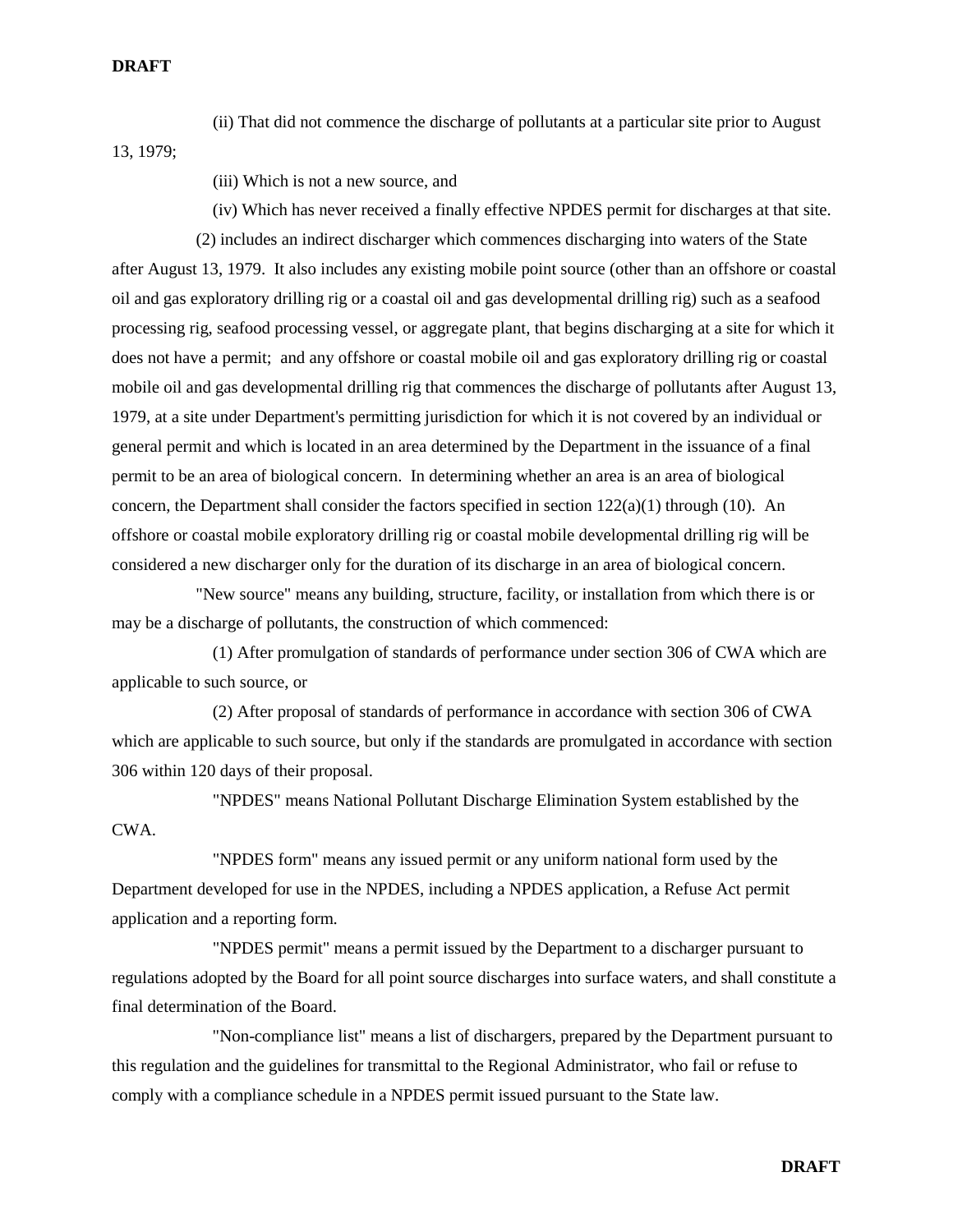"Owner or operator" means the owner or operator of any facility or activity subject to regulation under the NPDES program.

"Permit" means an authorization, license, or equivalent control document issued by the Department to implement the requirements of this regulation, 40 CFR Parts 123, and R.61-9.124. Permit includes an NPDES general permit (section 122.28). Permit does not include any permit which has not yet been the subject of final agency action, such as a draft permit or a proposed permit.

"Person" means any individual, public or private corporation, political subdivision, association, partnership, corporation, municipality, State or Federal agency, industry, copartnership, firm, trust, estate, any other legal entity whatsoever, or an agent or employee thereof.

"Point source" means any discernible, confined, and discrete conveyance, including but not limited to, any pipe, ditch, channel, tunnel, conduit, well, discrete fissure, container, rolling stock, concentrated animal feeding operation, vessel, or other floating craft from which pollutants are or may be discharged. This term does not include return flows from irrigated agriculture.

"Point source discharge" means a discharge which is released to the waters of the State by a discernible, confined and discrete conveyance, including but not limited to a pipe, ditch, channel, tunnel, conduit, well, discrete fissure, container, rolling stock, concentrated animal feeding operation, vessel, or other floating craft from which waste is or may be discharged.

"Pollutant"

(1) means dredged spoil, solid waste, incinerator residue, filter backwash, sewage, garbage, sewage sludge, munitions, chemical wastes, biological materials, radioactive materials (except those regulated under the Atomic Energy Act of 1954, as amended (42 U.S.C. 2011 et seq.)), heat, wrecked or discarded equipment, rock, sand, cellar dirt and industrial, municipal, and agricultural waste discharged into water.

(2) does not mean:

(i) Sewage from vessels; or

(ii) Water, gas, or other material which is injected into a well to facilitate production of oil or gas, or water derived in association with oil and gas production and disposed of in a well, if the well used either to facilitate production or for disposal purposes is approved by authority of the State in which the well is located, and if the State determines that the injection or disposal will not result in the degradation of ground or surface water resources.

"Pollution Control Act" (PCA) means the South Carolina Pollution Control Act (PCA), S.C. Code Ann. section 48-1-10 et seq. (1976).

"POTW" means publicly owned treatment works.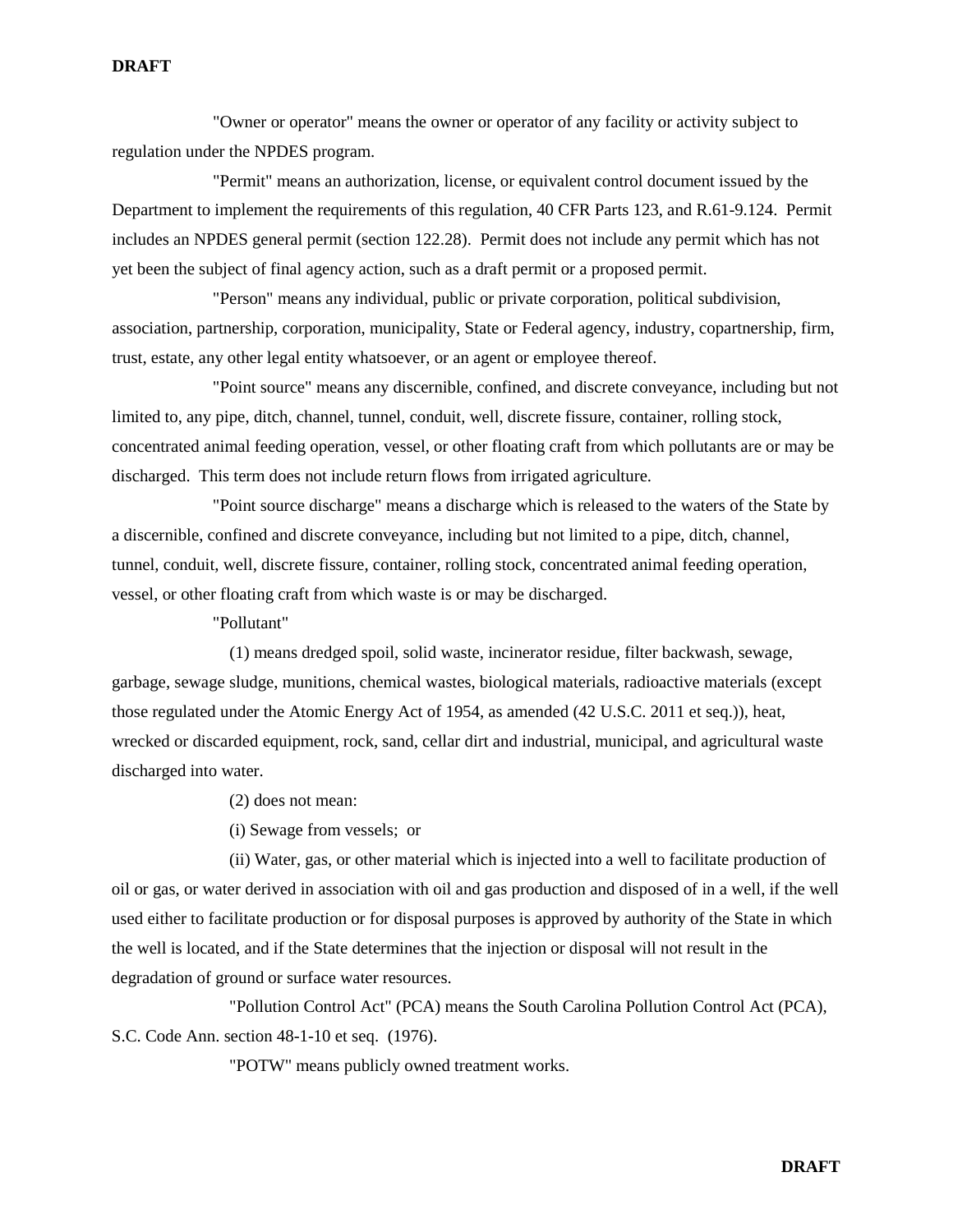"Primary industry category" means any industry category listed in the NRDC settlement agreement (Natural Resources Defense Council et al., v. Train, 8 E.R.C. 2120 (D.D.C. 1976), modified 12 E.R.C. 1833 (D.D.C. 1979)); also listed in Appendix A of this regulation.

"Privately owned treatment works" means any device or system which both is used to treat wastes from any facility whose operator is not the operator of the treatment works and is not a POTW.

"Process wastewater" means any water which, during manufacturing or processing, comes into direct contact with or results from the production or use of any raw material, intermediate product, finished product, byproduct, or waste product.

"Proposed permit" means a State NPDES permit prepared after the close of the public comment period (and, when applicable, any public hearing and administrative appeals) which is sent to EPA for review before final issuance by the State. A "proposed permit" is not a draft permit.

"Publicly owned treatment works" or POTW means a treatment works as defined by section 212 of the Clean Water Act, which is owned by a state or municipality (as defined by section 502[4] of the CWA). This definition includes any devices and systems used in the storage, treatment, recycling and reclamation of municipal sewage or industrial wastes of a liquid nature. It also includes sewers, pipes and other conveyances only if they convey wastewater to a POTW Treatment Plant. The term also means the municipality, as defined in section 502(4) of the CWA, which has jurisdiction over the Indirect Discharges to and the discharge from such a treatment works.

"Recommencing discharger" means a source which recommences discharge after terminating operations.

"Refuse Act permit application" means an application for a permit issued under authority of Section 13 of the United States Rivers and Harbors Act of March 3, 1899.

"Regional Administrator" means the Regional Administrator of Region IV of the Environmental Protection Agency or the authorized representative of the Regional Administrator.

"Reporting form" means the uniform NPDES reporting form, including subsequent additions, revisions or modifications thereof, adopted by the Department for use in administering this regulation, or a State form prescribed by the Department for use in administering this regulation, for reporting data and information to the Department by a discharger on monitoring and other conditions of permits.

"Satellite sewer system" means a sewer system that is owned or operated by one person that discharges to a system that is owned or operated by a different person. Satellite sewer systems depend on a separate person for final wastewater treatment and discharge and include systems approved under R.61-9.505.8.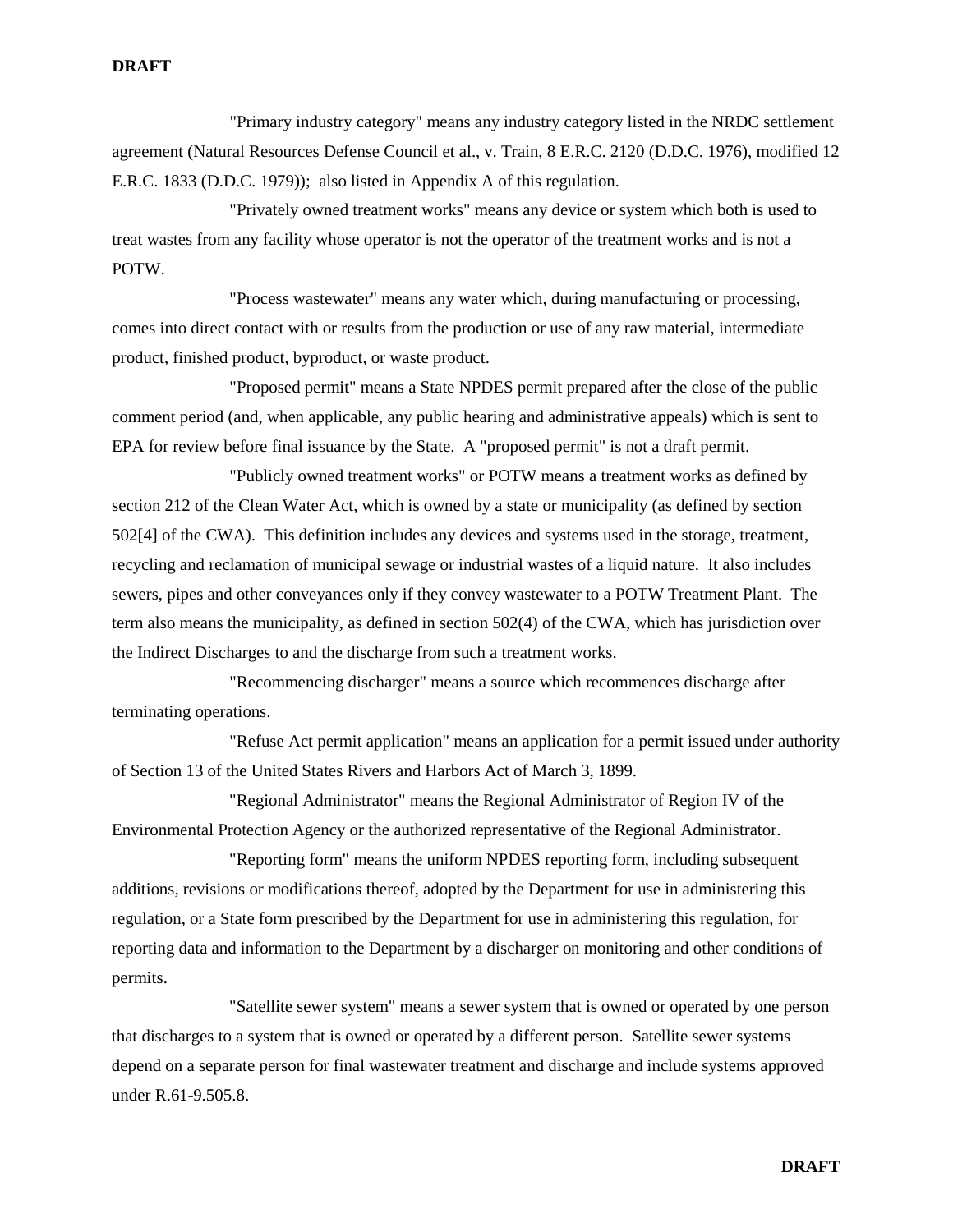"Schedule of compliance" means a schedule of remedial measures included in a "permit", including an enforceable sequence of interim requirements (for example, actions, operations, or milestone events) leading to compliance with the CWA and regulations.

"Secondary industry category" means any industry category which is not a primary industry category.

"Secretary" means the Secretary of the Army, acting through the Chief of Engineers.

"Septage" means the liquid and solid material pumped from septic tank, cesspool or similar domestic sewage treatment system, or a holding tank when the system is cleaned or maintained.

"Sewage from vessels" means human body wastes and the wastes from toilets and other receptacles intended to receive or retain body wastes that are discharged from vessels and regulated under section 312 of CWA.

"Sewage Sludge" means any solid, semi-solid, or liquid residue removed during the treatment of municipal waste water or domestic sewage. Sewage sludge includes, but is not limited to, solids removed during primary, secondary, or advanced waste water treatment, scum, septage, portable toilet pumpings, type III marine sanitation device pumpings (33 CFR Part 159), and sewage sludge products. Sewage sludge does not include grit or screenings or ash generated during the incineration of sewage sludge.

"Sewage sludge use or disposal practice" means the collection, storage, treatment, transportation, processing, monitoring, use or disposal of sewage sludge.

"Sewer system" means any system of wastewater collection lines, sewers, interceptors and pump stations, except for service connections, as defined by R.61-67. In this part, a sewer system includes "sewage system" as defined by the Pollution Control Act.

Note: "Silvicultural point source" is defined at section 122.27.

"Site" means the land or water area where any facility or activity is physically located or conducted, including adjacent land used in connection with the facility or activity.

"Sludge-only facility" means any "treatment works treating domestic sewage" whose methods of sewage sludge use or disposal are subject to regulations promulgated pursuant to section 405(d) of the CWA and is required to obtain a permit under section 122.1(b)(2).

"Standards for sewage sludge use or disposal" means the regulations promulgated pursuant to section 405(d) of the CWA which govern minimum requirements for sludge quality, management practices, and monitoring and reporting applicable to sewage sludge or the use or disposal of sewage sludge by any person.

"State" means the State of South Carolina.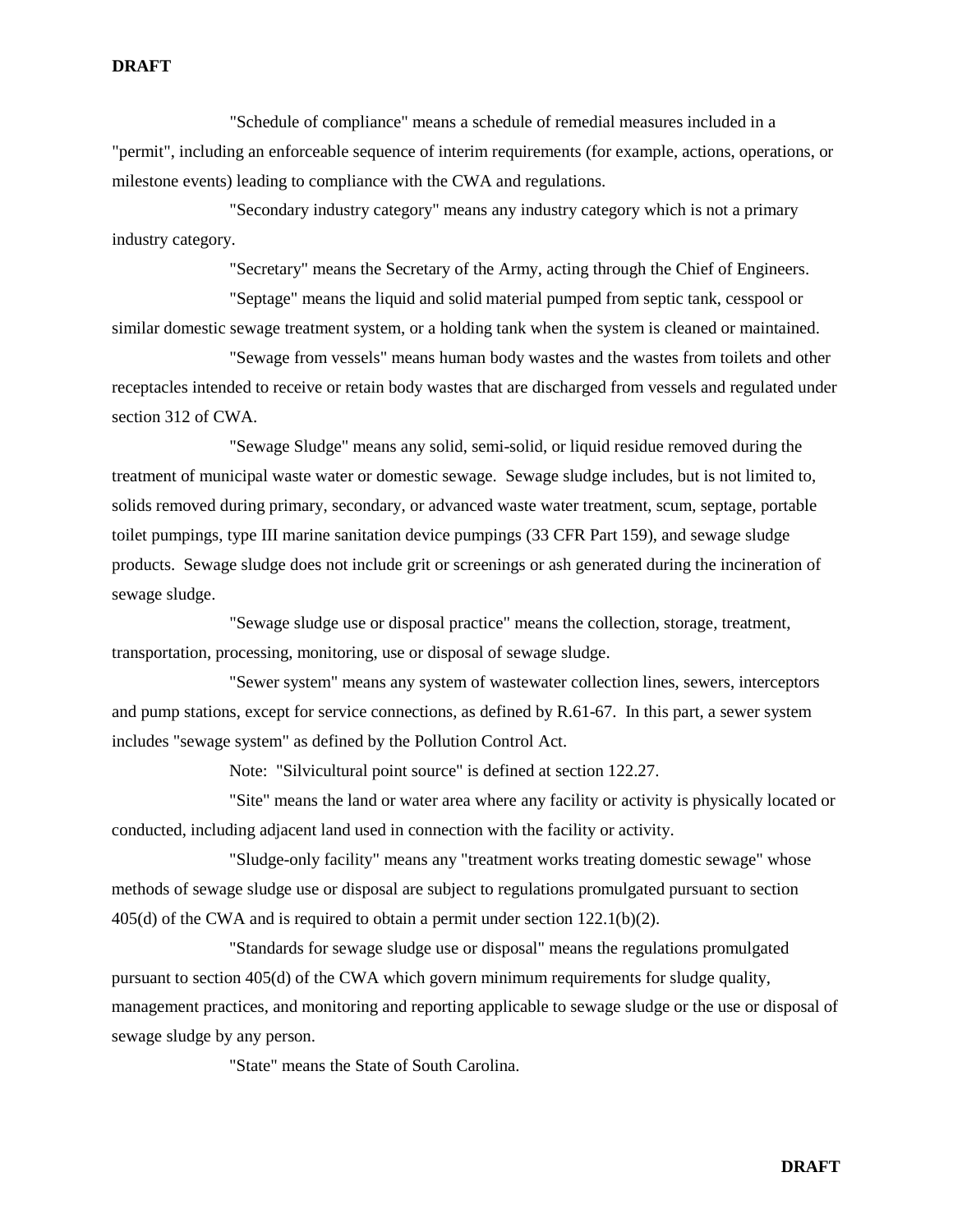"State/EPA Agreement" means an agreement between the Regional Administrator and the State which coordinates EPA and State activities, responsibilities and programs including those under the CWA programs.

"State Law" means the S.C. Pollution Control Act (PCA), specifically 48-1-10 through 48-1-350 of the South Carolina Code of 1976, and any subsequent amendments thereto.

"State permit" See R-61-9.505.2 for definition.

Note: "Storm water" is defined at section 122.26(b)(13).

Note: "Storm water discharge associated with industrial activity" is defined at section

122.26(b)(14).

"Total dissolved solids" (TDS) means the total dissolved (filterable) solids as determined by use of the method specified in 40 CFR Part 136.

"Toxic pollutant" means any pollutant listed as toxic under section  $307(a)(1)$  or, in the case of sludge use or disposal practices, any pollutant identified in regulations implementing section 405(d) of the CWA.

"Trade secret" means the whole or any portion or phase of any manufacturing proprietary process or method, not patented, which is secret, useful in compounding an article of trade having a commercial value, and the secrecy of which the owner has taken reasonable measures to prevent from becoming available to persons other than those selected by the owner to have access thereto to limited purpose. It shall not be construed for purpose of this regulation to include any information relative to the quantity and character of waste products or their constituents discharged into waters of the State.

"Treatment works" means any plant, disposal field, lagoon, constructed drainage ditch or surface water intercepting ditch, incinerator, area devoted to sanitary landfills or other works not specifically mentioned herein, installed for the purpose of treating, neutralizing, stabilizing or disposing of sewage, industrial waste or other wastes.

"Treatment works treating domestic sewage" (TWTDS) means a POTW or any other sewage sludge or waste water treatment devices or system, regardless of ownership (including federal facilities), used in the storage, treatment, recycling, and reclamation of municipal or domestic sewage, including land dedicated for the disposal of sewage sludge. This definition does not include septic tanks or similar devices. For purposes of this definition, domestic sewage includes waste and waste water from humans or household operations that are discharged to or otherwise enter a treatment works. In States where there is no approved State sludge management program under section 405(f) of the CWA, the Regional Administrator may designate any person subject to the standards for sewage sludge use and disposal in 40 CFR Part 503 as a treatment works treating domestic sewage, where he or she finds that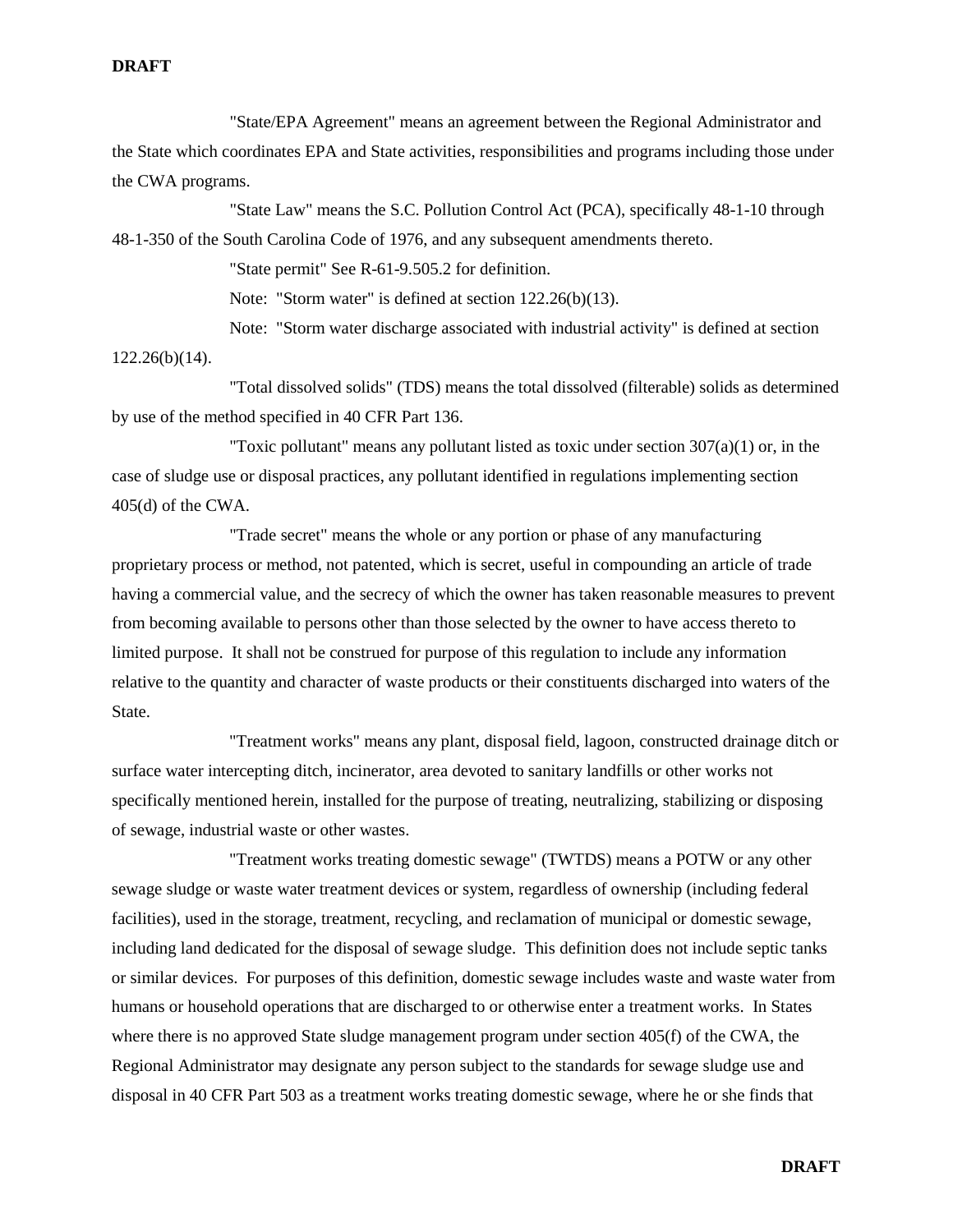there is a potential for adverse effects on public health and the environment from poor sludge quality or poor sludge handling use or disposal practices or where he or she finds that such designation is necessary to ensure that such person is in compliance with 40 CFR Part 503.

"TWTDS" means treatment works treating domestic sewage.

Note: "Upset" is defined at section 122.41(n).

"Variance" means any mechanism or provision under section 301 or 316 of CWA, PCA, or R.61-9.125, or in the applicable effluent limitations guidelines which allows modification to or waiver of the generally applicable effluent limitation requirements or time deadlines of CWA. This includes provisions which allow the establishment of alternative limitations based on fundamentally different factors or on section 301(c), 301(g), 301(h), 301(i), or 316(a) of CWA.

"Vessel" means any contrivance used or capable of being used for navigation upon water, whether or not capable of self-propulsion, including foreign and domestic vessels engaged in commerce upon the waters of this State, passenger or other cargo carrying vessels, privately owned recreational watercraft or any other floating craft.

"Waste" shall be synonymous with sewage, industrial waste, and other wastes.

"Waters of the State" means lakes, bays, sounds, ponds, impounding reservoirs, springs, wells, rivers, streams, creeks, estuaries, marshes, inlets, canals, the Atlantic Ocean within the territorial limits of the State, and all other bodies of surface or underground water, natural or artificial, public or private, inland or coastal, fresh or salt, which are wholly or partially within or bordering the State or within its jurisdiction.

"Waters of the United States" or "waters of the U.S.";

(1) All waters which are currently used, were used in the past, or may be susceptible to use in interstate or foreign commerce, including all waters which are subject to the ebb and flow of the tide;

(2) All interstate waters, including interstate "wetlands;"

(3) All other waters such as intrastate lakes, rivers, streams (including intermittent streams), mudflats, sand flats, "wetlands," sloughs, prairie potholes, wet meadows, playa lakes, or natural ponds the use, degradation, or destruction of which would affect or could affect interstate or foreign commerce including any such waters:

(i) Which are or could be used by interstate or foreign travelers for recreational or other purposes;

(ii) From which fish or shellfish are or could be taken and sold in interstate or foreign commerce; or

(iii) Which are used or could be used for industrial purposes by industries in interstate commerce;

(4) All impoundments of waters otherwise defined as waters of the United States under this definition;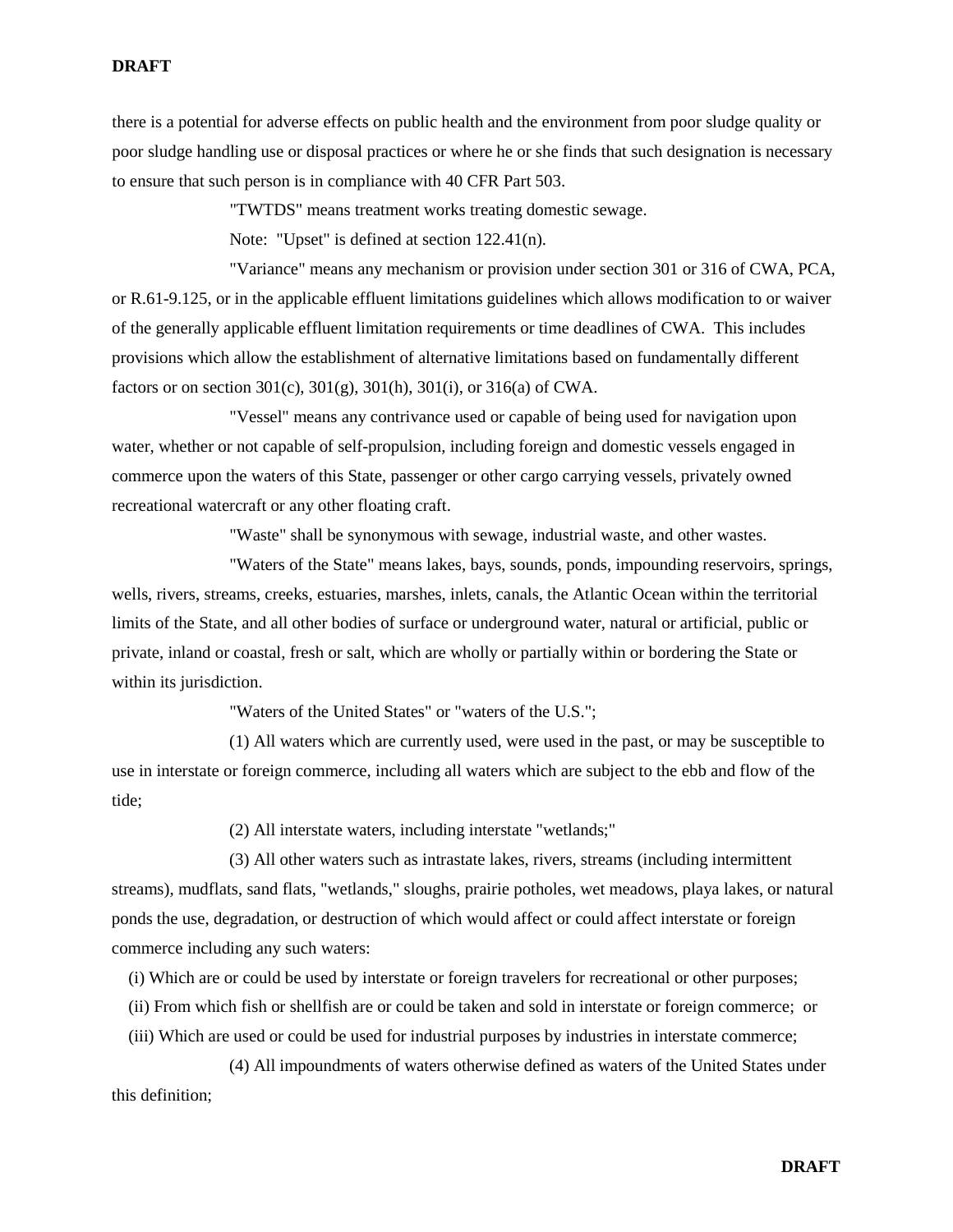(5) Tributaries of waters identified in paragraphs (1) through (4) of this definition;

(6) The territorial sea; and

(7) Wetlands adjacent to waters (other than waters which are themselves wetlands) identified in paragraphs (1) through (6) of this definition.

(8) Waste treatment systems, including treatment ponds or lagoons designed to meet the requirements of CWA are not waters of the United States.

"Wetlands" means those areas that are inundated or saturated by surface or groundwater at a frequency and duration sufficient to support, and that under normal circumstances do support, a prevalence of vegetation typically adapted for life in saturated soil conditions. Wetlands generally include swamps, marshes, bogs, and similar areas.

"Whole effluent toxicity" means the aggregate toxic effect of an effluent measured directly by a toxicity test.

### 61-101. Water Quality Certification.

### B. DEFINITIONS

Other than those terms defined below, any term used in this regulation shall be the same as defined in Section 48-1-10 or Regulation 61-68 of the Code of Laws, 1976.

### CHAPTER 61.

### DEPARTMENT OF HEALTH AND ENVIRONMENTAL CONTROL

61-68. Water Classifications and Standards.

### Section B. DEFINITIONS

1. The definition of any word or phrase employed in this regulation shall be the same as given in the South Carolina Pollution Control Act, 48-1-10, et seq, S.C. Code of Laws, 1976, hereafter referred to as the Act. Words or phrases which are not defined in the Act are defined as follows:

2. 7Q10 means the annual minimum seven day average flow rate that occurs with an average frequency of once in ten years as published or verified by the U. S. Geological Survey (USGS) or an estimate extrapolated from published or verified USGS data.

3. Acute means a stimulus severe enough to rapidly induce an effect; in aquatic toxicity tests, an effect observed in 96 hours or less typically is considered acute. When referring to aquatic toxicology or human health, an acute effect is not always measured in terms of lethality.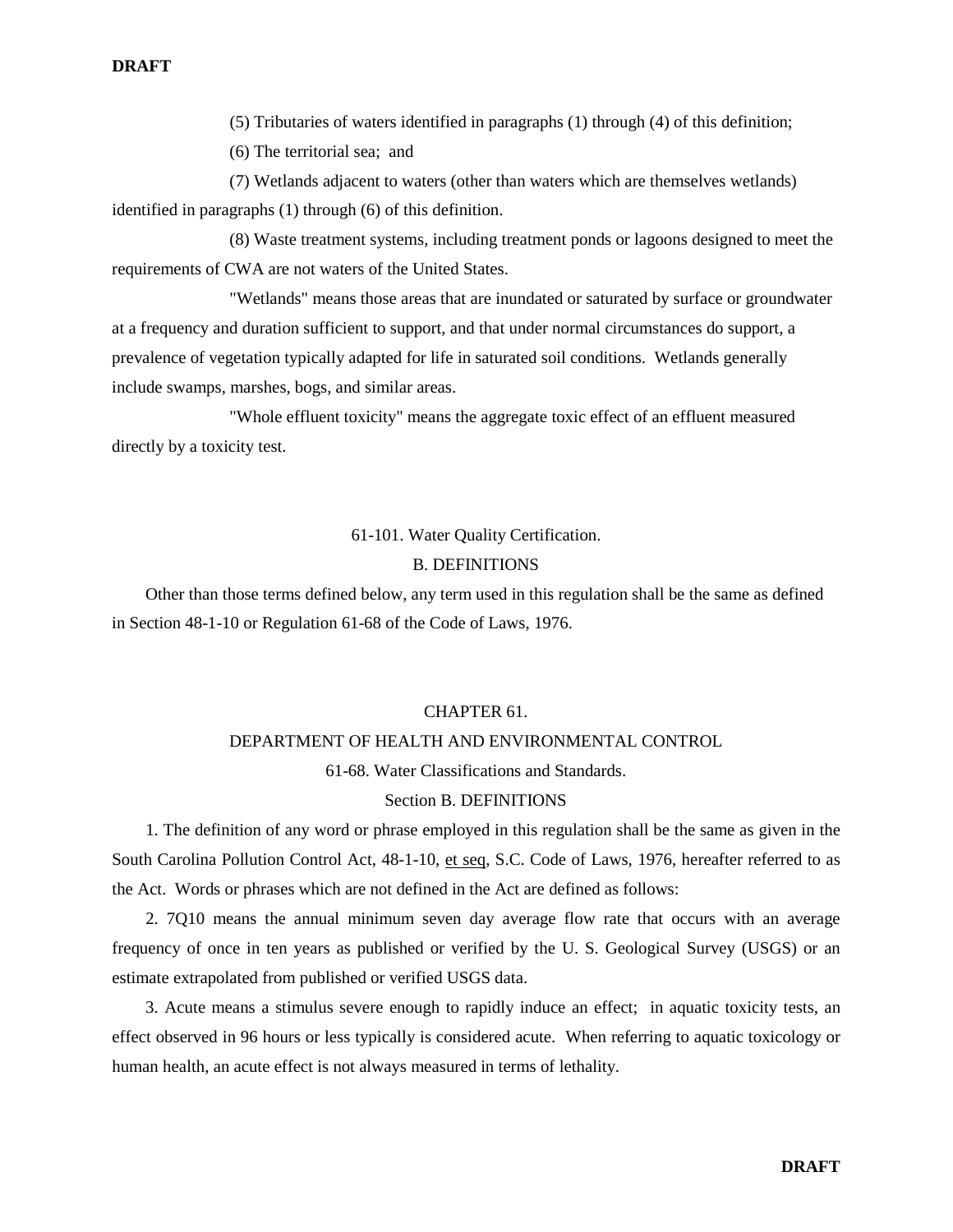4. Acute-to-chronic ratio (ACR) means the ratio of the acute toxicity of an effluent or a toxicant to its chronic toxicity. It is used as a factor for estimating chronic toxicity on the basis of acute toxicity data, or for estimating acute toxicity on the basis of chronic toxicity data.

5. Agricultural means the use of water for stock watering, irrigation, and other farm purposes.

6. Annual average flow means the annual mean flow rate of a stream at a specific point as published or verified by the U. S. Geological Survey (USGS) or an estimated annual mean flow rate extrapolated from published or verified USGS data.

7. Aquaculture means a defined managed water area which uses discharges of pollutants into that designated area for the maintenance or production of harvestable freshwater, estuarine, or marine plants or animals.

8. Aquatic farm means the cultivation, production, or marketing of domestic aquatic organisms which are any fish, aquatic invertebrates, or aquatic plants that are spawned, produced, or marketed as a cultivated crop in the waters of the State.

9. Aquatic toxicity test mean laboratory experiments that measure the biological effect (e.g., growth, survival, and reproduction) of effluents or receiving waters on aquatic organisms.

10. Aquifer means a geologic formation, group of formations, or part of a formation that contains sufficient saturated permeable material to yield significant quantities of ground water to wells or springs.

11. Balanced indigenous aquatic community means a natural, diverse biotic community characterized by the capacity to sustain itself through cyclic seasonal changes, presence of necessary food chain species and by a lack of domination by pollutant tolerant species.

12. Best management practice (BMP) means a practice or combination of practices that are the most effective, practical ways of controlling or abating pollution from widespread or localized sources.

13. Bioaccumulation means the process by which a compound is taken up and retained by an aquatic organism, both from water and through food.

14. Bioavailability means a measure of the physiochemical access that a toxicant has to the biological processes of an organism. The less the bioavailability of a toxicant, the less its toxic effect on an organism.

15. Bioconcentration means the process by which a compound is absorbed from water through gills or epithelial tissues and is concentrated in the body.

16. Bioconcentration factor (BCF) means the ratio of a substance=s concentration in tissue versus its concentration in water, in situations where the food chain is not exposed or represents equilibrium partitioning between water and organisms.

17. Biological assessment means an evaluation of the biological condition of a waterbody using biological surveys and other direct measurements of resident biota in surface waters and sediments.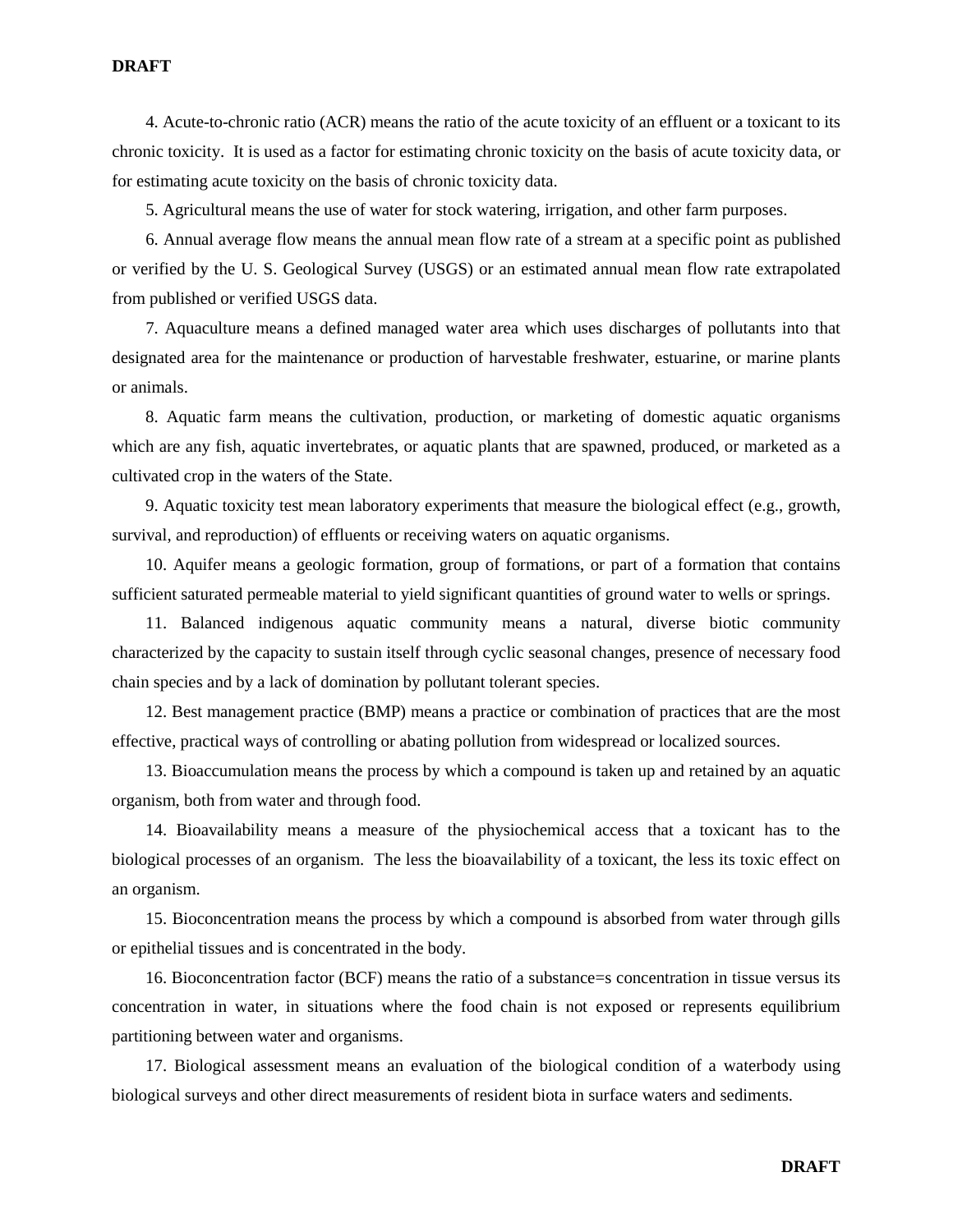18. Biological criteria, also known as biocriteria, mean narrative expressions or numeric values of the biological characteristics of aquatic communities based on appropriate reference conditions. Biological criteria serve as an index of aquatic community health.

19. Biological monitoring, also known as biomonitoring, means a description of the living organisms in water quality surveillance used to indicate compliance with water quality standards or permit effluent limits and to document water quality trends. Methods of biological monitoring may include, but are not limited to, toxicity testing such as ambient toxicity testing, whole effluent toxicity testing, and ambient assessment of the resident biological community.

20. Chlorophyll *a* means a photosynthetic pigment present in all types of green plants. It is used as a measure of algal biomass and is an indicator of nutrient enrichment.

21. Chronic means a stimulus that lingers or continues for a relatively long period of time, often one-tenth of the life span or more. Chronic should be considered a relative term depending on the life span of an organism. The measurement of a chronic effect can be reduced growth, reduced reproduction, etc., in addition to lethality.

22. Classified uses means those uses specified in Section G for surface waters and Section H for ground waters, whether or not those uses are being attained.

23. Concentrated aquatic animal production facility means a hatchery, fish farm, or other facility related to aquatic animal production which is not located in waters of the State and is subject to a National Pollutant Discharge Elimination System (NPDES) permit.

24. Conventional treatment as applying to potable water supplies means treatment including at least flocculation, sedimentation, filtration, and disinfection.

25. Criterion continuous concentration (CCC) means the highest instream concentration of a toxicant or an effluent to which the organisms can be exposed to protect against chronic (long-term) effects. EPA derives chronic criteria from longer term (often greater than 28 days) tests that measure survival, growth, reproduction, and in some cases bioconcentration.

26. Criterion maximum concentration (CMC) means the highest instream concentration of a toxicant or an effluent to which the organisms can be exposed for a brief period of time without causing an acute effect. EPA derives acute criteria from 48 to 96 hour tests of lethality or immobilization.

27. Daily average means the average of all samples taken during any 24 hour period.

28. Deleterious substances mean those substances which in sufficient concentrations or levels have a harmful effect on classified or existing water uses.

29. Ecoregions mean areas of general similarity in ecosystems and in the type, quality, and quantity of environmental resources and are designed to serve as a spatial framework for the research, assessment, management, and monitoring of ecosystems and ecosystem components. The EPA has published a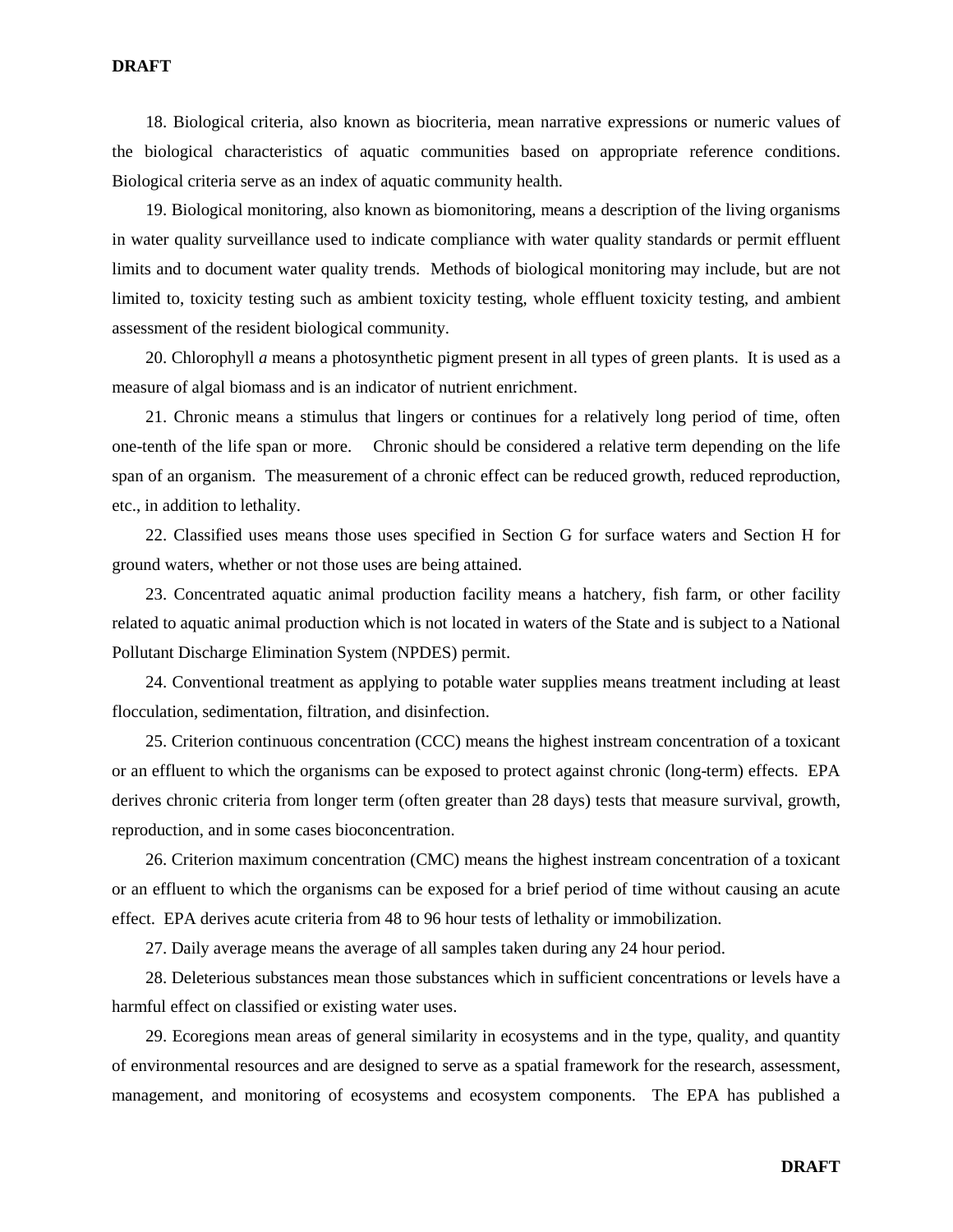document that outlines the Level III ecoregions (please refer to U.S. Environmental Protection Agency. 1999. Level III ecoregions of the continental United States (revision of Omernik, 1987). Corvallis, Oregon, U.S. E.P.A.-National Health and Environmental Effects Research Laboratory, Map M-1.) The following are South Carolina Level III ecoregions: Blue Ridge Mountains, Piedmont, Southeastern Plains, and Middle Atlantic Coastal Plains.

30. Ephemeral streams mean streams that generally have defined natural watercourses that flow only in direct response to rainfall or snowmelt and in which discrete periods of flow persist no more than 29 consecutive days per event.

31. Existing uses means those uses actually being attained in or on the water, on or after November 28, 1975, regardless of the classified uses.

32. Fishing means the taking, harvesting, or catching of finfish or crustaceans for human consumption.

33. Full pool elevation means the maximum lake level attained before water releases over a fixed weir, spillway, or other discharge structure. In larger lakes and reservoirs, the full pool elevation is the maximum level established for management.

34. Groundwater means water below the land surface in a zone of saturation.

35. Hydrograph controlled release (HCRs) means the onsite storage or holding of treated wastewater or the use of an alternative discharge option contained in Section D.2.a. of this regulation, during specified critical streamflow conditions and then discharging the treated wastewater to the stream when streamflow is sufficient to assimilate the wastewater.

36. Intermittent streams means streams that generally have defined natural watercourses which do not flow year around, but flow beyond periods of rainfall or snowmelt.

37. Lake means any water of the State that is a freshwater pond, reservoir, impoundment, or similar body of water located wholly or partially within the State.

38. LC $_{50}$  means the concentration of a toxicant at which lethality occurs to 50 percent of the test organisms during a specified exposure time period.

39. Mixing zone means:

a. For surface waters, an area where a discharge undergoes initial dilution and is extended to cover the secondary mixing in the ambient waterbody. A mixing zone is an allocated impact zone where water quality criteria can be exceeded as long as acutely toxic conditions are prevented (except as defined within a Zone of initial dilution) and public health and welfare are not endangered.

b. For ground waters, a hydrogeologically controlled three-dimensional flow path in the subsurface which constitutes the pathway for waste constituents to migrate from a source.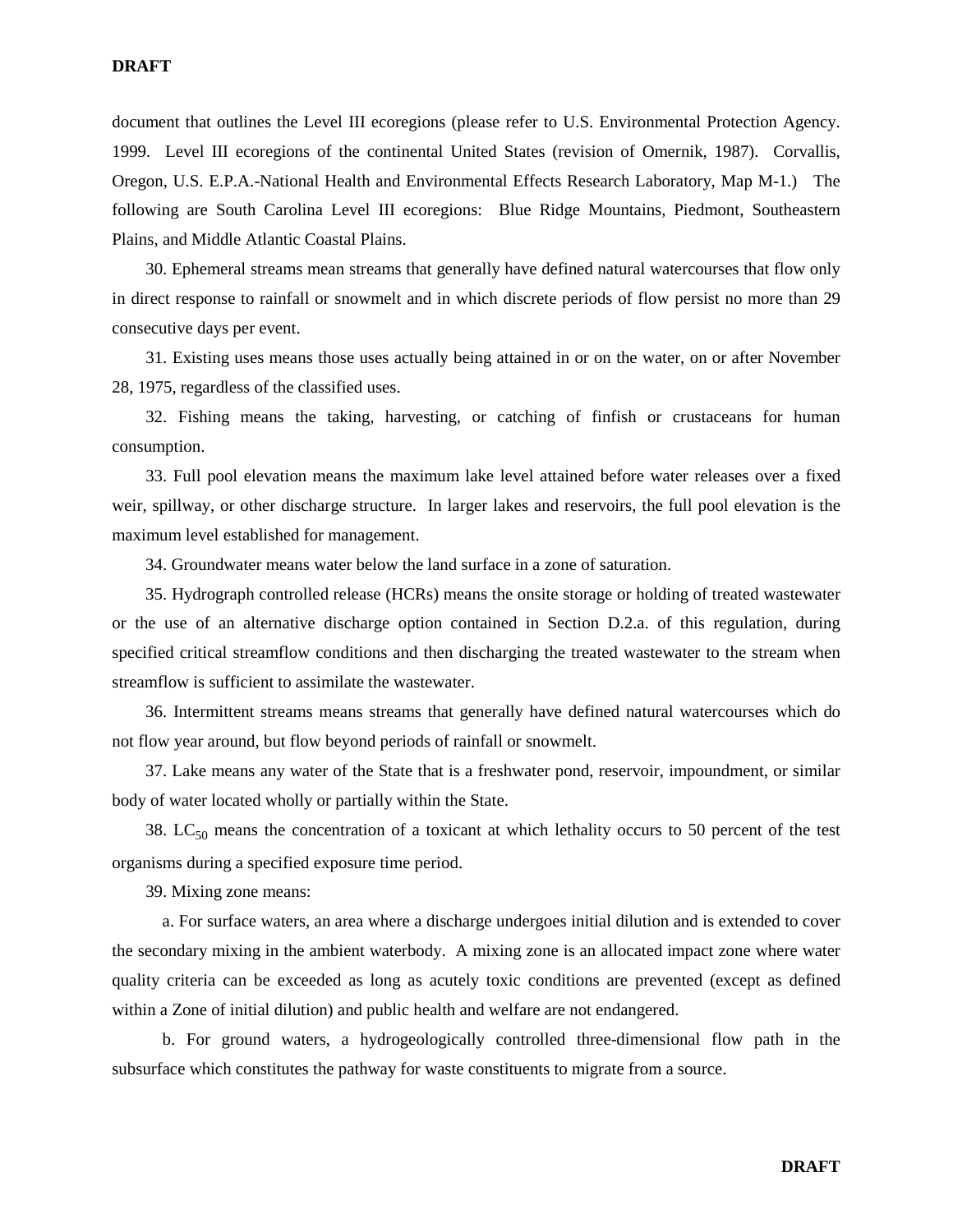40. Natural conditions mean those water quality conditions unaffected by anthropogenic sources of pollution.

41. No discharge zone (NDZ) means a waterbody (or a portion of a waterbody) so designated that no discharging Marine Sanitation Devices (MSDs) are allowed on vessels on waterbodies so designated. All vessels located on such designated waterbodies shall be equipped with MSDs which discharge to a holding tank which shall be pumped out at a designated pump-out location or shall discharge legally outside the boundary of the United States.

42. No observed effect concentration (NOEC) means the highest tested concentration of an effluent or a toxicant at which no adverse effects are observed on the aquatic test organisms at a specific time of observation and determined using hypothesis testing.

43. Nutrients mean an element or chemical essential to life including, but not limited to, nitrogen and phosphorus.

44. Organoleptic effects mean those sensory effects associated with taste and smell.

45. Outstanding recreational or ecological resource waters means waters which are of exceptional recreational or ecological importance or of unusual value. Such waters may include, but are not limited to: waters in national or state parks or wildlife refuges; waters supporting threatened or endangered species; waters under the National Wild and Scenic Rivers Act or South Carolina Scenic Rivers Act; waters known to be significant nursery areas for commercially important species or known to contain significant commercial or public shellfish resources; or waters used for or having significant value for scientific research and study.

46. Practical Quantitation Limit (PQL) means a concentration at which the entire analytical system must give a recognizable signal and acceptable calibration point. It is the concentration in a sample that is equivalent to the concentration of the lowest calibration standard analyzed by a specific analytical procedure, assuming that all the method-specific sample weights volumes, and processing steps have been followed..

47. Prohibited area means an area adjacent to point source discharges or other sources of potential contamination in shellfish growing waters where the gathering of clams, mussels, or oysters is prohibited to protect public health.

48. Primary contact recreation means any activity with the intended purpose of direct water contact by the human body to the point of complete submergence, including but not limited to swimming, water skiing, and skin diving.

49. Propagation means the continuance of species through reproduction and growth in the natural environment, as opposed to the maintenance of species by artificial culture and stocking.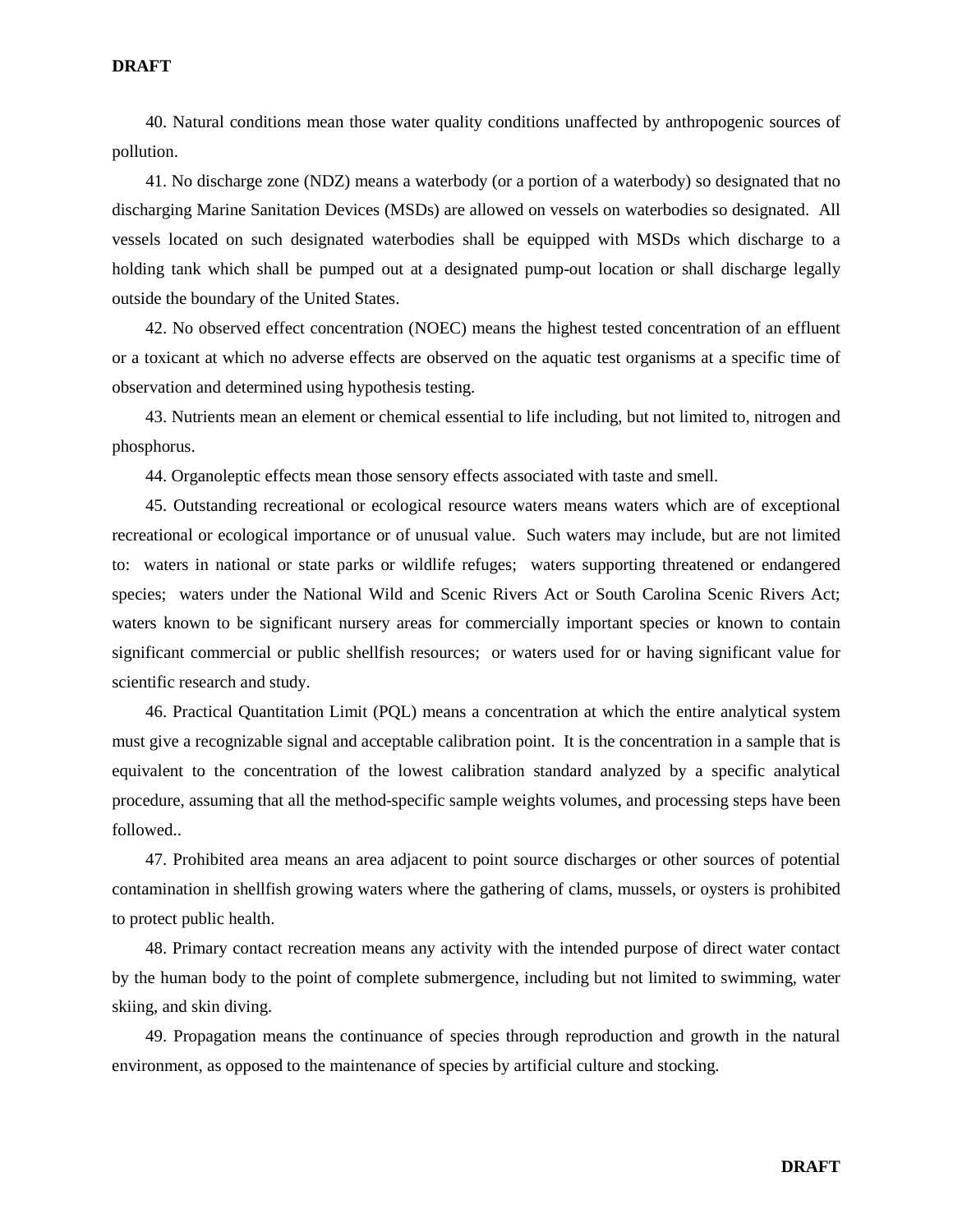50. Public water system means any public or privately owned waterworks system which provides drinking water for human consumption, except those serving a single private residence or dwelling.

51. Recharge area means an area where an underground source of drinking water is poorly confined, is under water table conditions, and has a downward component of flow from the water table into the underground source of drinking water.

52. Secondary contact recreation means any activity occurring on or near the water which does not have an intended purpose of direct water contact by the human body to the point of complete submergence, including but not limited to fishing, boating, canoeing, and wading.

53. Shellfish mean bivalve mollusks, specifically clams, mussels, or oysters.

54. Shellfish harvesting means taking of bivalve mollusks, specifically clams, mussels, or oysters, for direct marketing or human consumption.

55. Source for drinking water supply means any source of surface water which is used for domestic consumption, or used in connection with the processing of milk, beverages, food or for other purposes which required finished water meeting regulations [40 CFR Part 141 and 40 CFR Part 143] established pursuant to the Safe Drinking Water Act (Public Law 93-523, 95-190) applicable to public water systems.

56. Tidal conditions mean conditions determined by the Department as appropriate for tidally influenced waters of the State to be analogous to the 7Q10 or the annual average flow for flowing waters of the State.

57. Tidal saltwaters means those waters whose elevation is subject to changes due to oceanic tides and which have chloride ion content in excess of 250 milligrams per liter (mg/l) (salinity  $= 0.48$  parts per thousand).

58. Toxic wastes means those wastes or combinations of wastes including disease-causing agents which, discharge and upon exposure, ingestion, inhalation, or assimilation into any organism, either directly from the environment or indirectly by ingestion through food chains, may cause death, disease, behavioral abnormalities, cancer, genetic mutations, physiological malfunctions (including malfunctions in reproduction), physical deformations, or restrict or impair growth in such organisms or their offspring.

59. Underground source of drinking water (USDW) means an aquifer or its portion:

a. Which supplies any public water system or individual residential well; or

b. Which contains a sufficient quantity of ground water to supply a public water system or individual residential well; and,

(1) Currently supplies drinking water for human consumption; or

(2) Contains water with less than ten thousand milligrams per liter total dissolved solids.

60. Variance means a short-term exemption from meeting certain otherwise applicable water quality standards.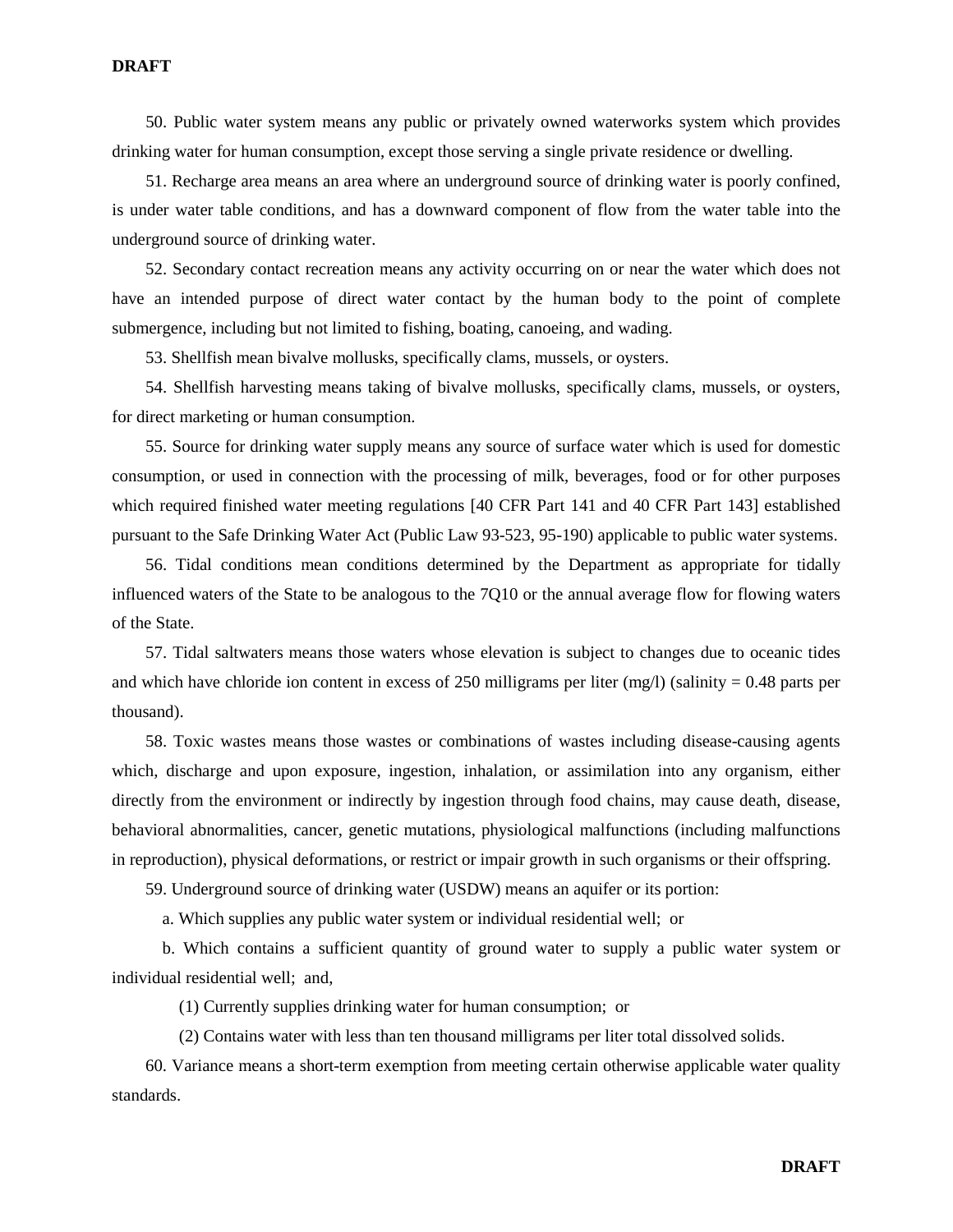61. Water table means that level below the land surface at which all the voids are filled with water at a pressure equal to atmospheric.

62. Weekly average means the average of all samples taken during any consecutive seven day period.

63. Whole effluent toxicity (WET) means the aggregate toxic effect of an aqueous sample measured directly by an aquatic toxicity test.

64. Zone of initial dilution (ZID) means that minimal area of a mixing zone immediately surrounding the outfall where water quality criteria are not met, provided there is no acute toxicity to drifting organisms and public health and welfare are not endangered.

## Title 48 - Environmental Protection and Conservation CHAPTER 1. POLLUTION CONTROL ACT

SECTION 48-1-10. This chapter may be cited as the "Pollution Control Act" and, when used herein, unless the context otherwise requires:

(1) "Person" means any individual, public or private corporation, political subdivision, government agency, municipality, industry, copartnership, association, firm, trust, estate or any other legal entity whatsoever;

(2) "Waters" means lakes, bays, sounds, ponds, impounding reservoirs, springs, wells, rivers, streams, creeks, estuaries, marshes, inlets, canals, the Atlantic Ocean within the territorial limits of the State and all other bodies of surface or underground water, natural or artificial, public or private, inland or coastal, fresh or salt, which are wholly or partially within or bordering the State or within its jurisdiction;

(3) "Marine district" means the waters of the Atlantic Ocean within three nautical miles from the coast line and all other tidal waters within the State;

(4) "Sewage" means the water-carried human or animal wastes from residences, buildings, industrial establishments or other places, together with such ground water infiltration and surface water as may be present and the admixture with sewage of industrial wastes or other wastes shall also be considered "sewage";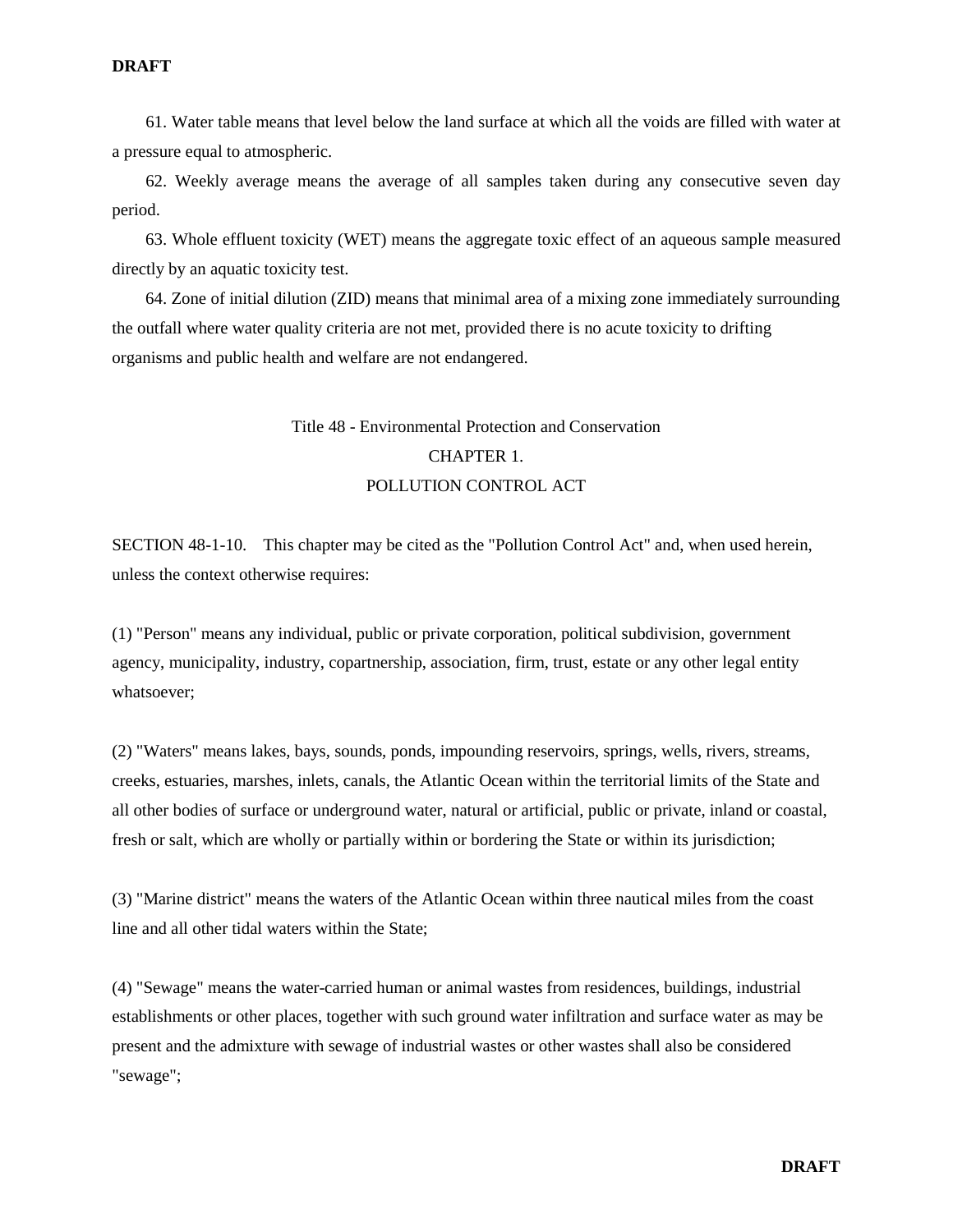(5) "Industrial waste" means any liquid, gaseous, solid or other waste substance or a combination thereof resulting from any process of industry, manufacturing, trade or business or from the development of any natural resources;

(6) "Other wastes" means garbage, refuse, decayed wood, sawdust, shavings, bark, sand, clay, lime, cinders, ashes, offal, oil, gasoline, other petroleum products or by-products, tar, dye stuffs, acids, chemicals, dead animals, heated substances and all other products, by-products or substances not sewage or industrial waste;

(7) "Pollution" means (1) the presence in the environment of any substance, including, but not limited to, sewage, industrial waste, other waste, air contaminant, or any combination thereof in such quantity and of such characteristics and duration as may cause, or tend to cause the environment of the State to be contaminated, unclean, noxious, odorous, impure or degraded, or which is, or tends to be injurious to human health or welfare; or which damages property, plant, animal or marine life or use of property; or (2) the man-made or man-induced alteration of the chemical, physical, biological and radiological integrity of water;

(8) "Standard" or "standards" means such measure of purity or quality for any waters in relation to their reasonable and necessary use as may after hearing be established;

(9) "Department" means the Department of Health and Environmental Control;

(10) "Sewage system" or "sewerage system" means pipelines and conductors, pumping stations, force mains and all other construction, devices and appliances appurtenant thereto used for conducting sewage, industrial waste or other wastes to a point of ultimate discharge;

(11) "Treatment works" means any plant, disposal field, lagoon, constructed drainage ditch or surface water intercepting ditch, incinerator, area devoted to sanitary land fills or other works not specifically mentioned herein, installed for the purpose of treating, neutralizing, stabilizing or disposing of sewage, industrial waste or other wastes;

(12) "Disposal system" means a system for disposing of sewage, industrial waste or other wastes, including sewerage systems and treatment works;